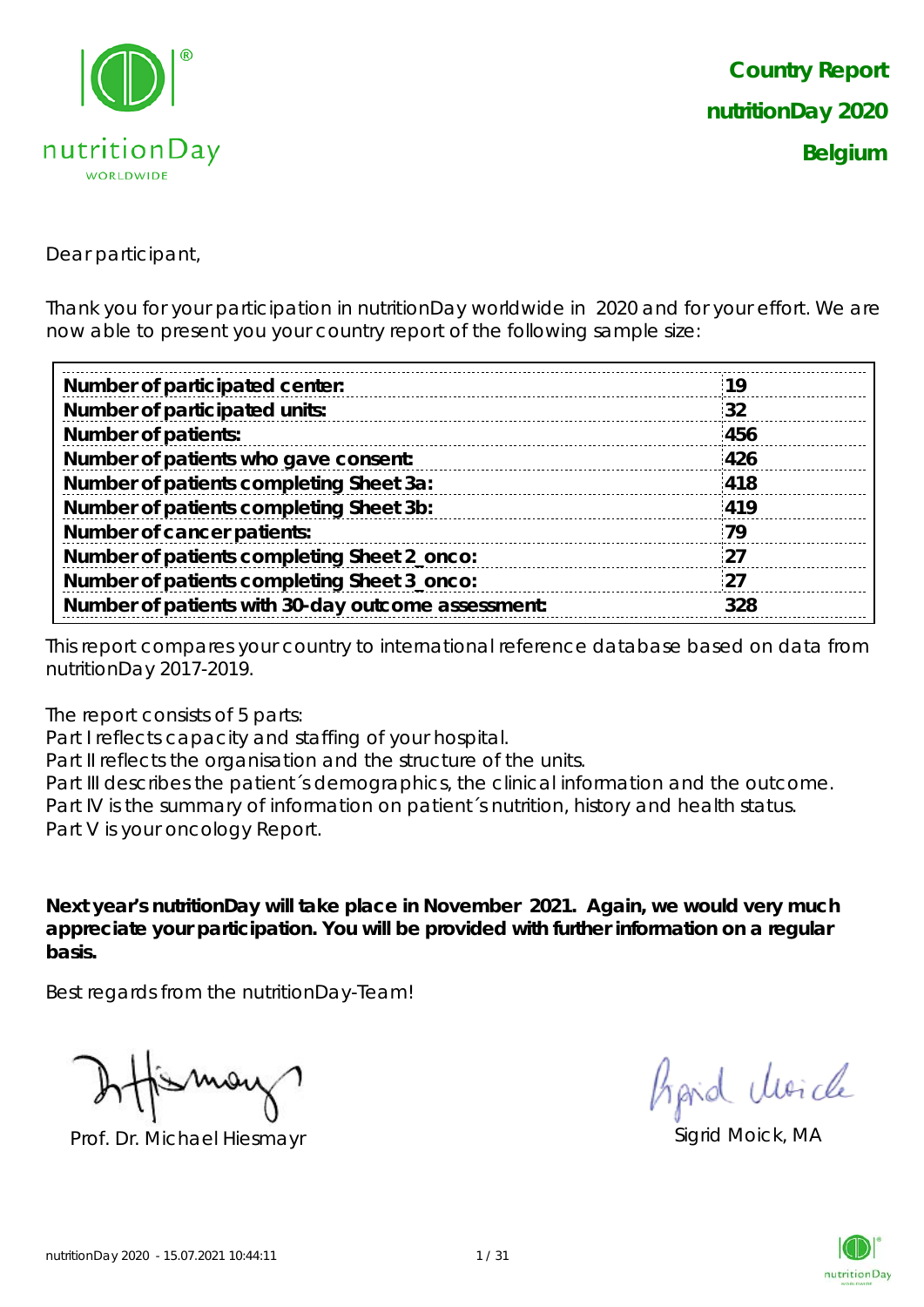## *I. Hospital capacity and staffing ("Hospital sheet")*

|                                                                                    | <b>YOUR RESULTS</b> | <b>REFERENCE RESULTS</b> |
|------------------------------------------------------------------------------------|---------------------|--------------------------|
| 1. Total number of beds in hospital                                                | 373 [245-505]       | 375 [213-715]            |
|                                                                                    |                     |                          |
| 2. Total number of admissions in the hospital last                                 | 16750 [15349-21405] | 18870 [9512-38961]       |
| year                                                                               |                     |                          |
| 3. Total number of staff in the hospital                                           |                     |                          |
| <b>Total medical doctors</b>                                                       | 194 [135-330]       | 186 [90-417]             |
| <b>Medical specialists</b>                                                         | 203 [123-261]       | 124 [54-273]             |
| Medical non-specialists                                                            | 22 [4-80]           | 45 [19-116]              |
| <b>Nurses</b>                                                                      | 652 [418-772]       | 440 [208-910]            |
| <b>Dieticians</b>                                                                  | $8[5-10]$           | $5[1-10]$                |
| <b>Nutritionists</b>                                                               | $1[0-2]$            | $1[0-5]$                 |
| Pharmacists                                                                        | $9 [7-11]$          | $8[4-24]$                |
| Kitchen staff                                                                      | 36 [21-74]          | 32 [15-62]               |
|                                                                                    |                     |                          |
| <b>Full time equivalent</b>                                                        |                     |                          |
| <b>Total medical doctors</b>                                                       | 245 [154-488]       | 175 [76-394]             |
| <b>Medical specialists</b>                                                         | 156 [130-249]       | 121 [50-274]             |
| Medical non-specialists                                                            | 20 [19-142]         | 45 [18-138]              |
| <b>Nurses</b>                                                                      | 518 [405-593]       | 380 [198-793]            |
| <b>Dieticians</b>                                                                  | $6[6-9]$            | $5[2-8]$                 |
| <b>Nutritionists</b>                                                               | $1[0-2]$            | $1[0-3]$                 |
| Pharmacists                                                                        | $8[6-11]$           | 7 [4-20]                 |
| Kitchen staff                                                                      | 25 [17-40]          | 30 [14-57]               |
|                                                                                    |                     |                          |
| 4. Does the hospital have a nutrition care strategy?                               | 13 (100%) Yes       | 439 (80.8%) Yes          |
|                                                                                    |                     |                          |
| 5. Which nutrition-related standards or routine activities exist in your hospital? |                     |                          |
| Nutrition training is available                                                    | 11 (68.8%) Yes      | 391 (72.0%) Yes          |
| Nutrition steering committee is available                                          | 12 (75.0%) Yes      | 328 (60.4%) Yes          |
| Quality indicators are recorded and reported to national<br>or regional level      | 11 (68.8%) Yes      | 229 (42.2%) Yes          |
| Quality indicators are used for internal benchmarking                              | 6 (37.5%) Yes       | 299 (55.1%) Yes          |
| Patient feedback about food and food service is collected<br>using a questionnaire | 10 (62.5%) Yes      | 415 (76.4%) Yes          |
| None                                                                               | 1 (6.3%) Yes        | 32 (5.9%) Yes            |
| No answer given                                                                    | 3(18.8%)            |                          |

#### **6. Which codes are available /routinely used in your hospital for billing and reimbursement purposes?**

| <b>Codes available</b> |
|------------------------|
|------------------------|

Nutrition Support **8 (50.0%)** Yes 296 (54.5%) Yes



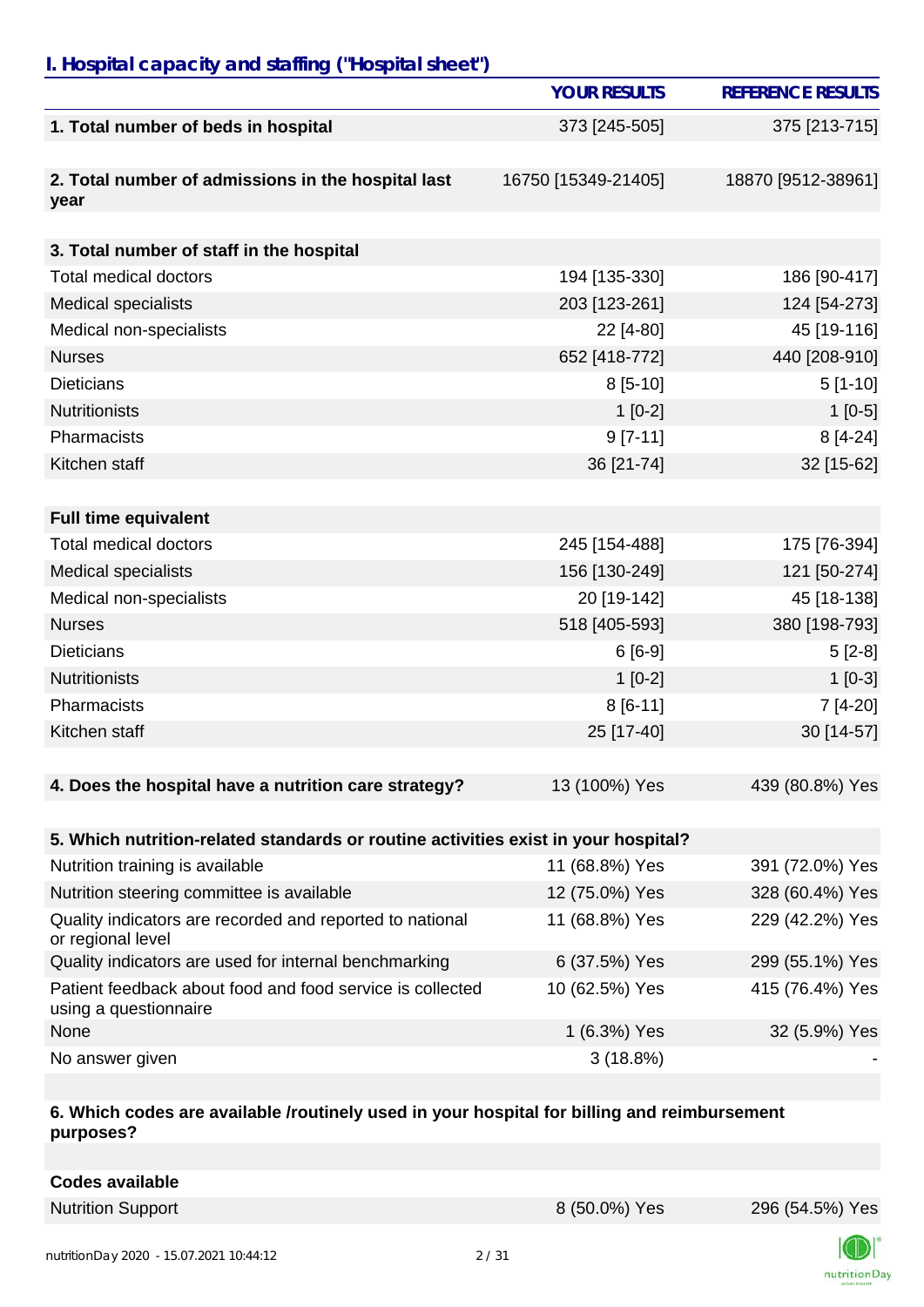| Oral nutrition supplements                                | 5 (31.3%) Yes | 219 (40.3%) Yes |
|-----------------------------------------------------------|---------------|-----------------|
| Parenteral nutrition                                      | 9 (56.3%) Yes | 349 (64.3%) Yes |
| <b>Enteral nutrition</b>                                  | 8 (50.0%) Yes | 327 (60.2%) Yes |
| Dietary counseling                                        | 6 (37.5%) Yes | 232 (42.7%) Yes |
| Specific dietary interventions                            | 4 (25.0%) Yes | 178 (32.8%) Yes |
| Screening for malnutrition                                | 6 (37.5%) Yes | 195 (35.9%) Yes |
| <b>Risk of malnutrition</b>                               | 5 (31.3%) Yes | 160 (29.5%) Yes |
| Malnutrition (in general)                                 | 8 (50.0%) Yes | 262 (48.3%) Yes |
| Severity of malnutrition (i.e. mild, moderate, severe)    | 8 (50.0%) Yes | 251 (46.2%) Yes |
| No information available from billing/finance/controlling | 4 (25.0%) Yes | 104 (19.2%) Yes |
| No answer given                                           |               |                 |
|                                                           |               |                 |
| <b>Codes routinely used</b>                               |               |                 |
| <b>Nutrition Support</b>                                  | 6 (37.5%) Yes | 264 (48.6%) Yes |
| Oral nutrition supplements                                | 3 (18.8%) Yes | 200 (36.8%) Yes |
| Parenteral nutrition                                      | 8 (50.0%) Yes | 326 (60.0%) Yes |
| <b>Enteral nutrition</b>                                  | 7 (43.8%) Yes | 310 (57.1%) Yes |
| Dietary counseling                                        | 4 (25.0%) Yes | 208 (38.3%) Yes |
| Specific dietary interventions                            | 3 (18.8%) Yes | 160 (29.5%) Yes |
| Screening for malnutrition                                | 6 (37.5%) Yes | 162 (29.8%) Yes |
| <b>Risk of malnutrition</b>                               | 5 (31.3%) Yes | 138 (25.4%) Yes |
| Malnutrition (in general)                                 | 7 (43.8%) Yes | 238 (43.8%) Yes |
| Severity of malnutrition (i.e. mild, moderate, severe)    | 7 (43.8%) Yes | 218 (40.1%) Yes |
| No information available from billing/finance/controlling | 4 (25.0%) Yes | 115 (21.2%) Yes |
| No answer given                                           |               |                 |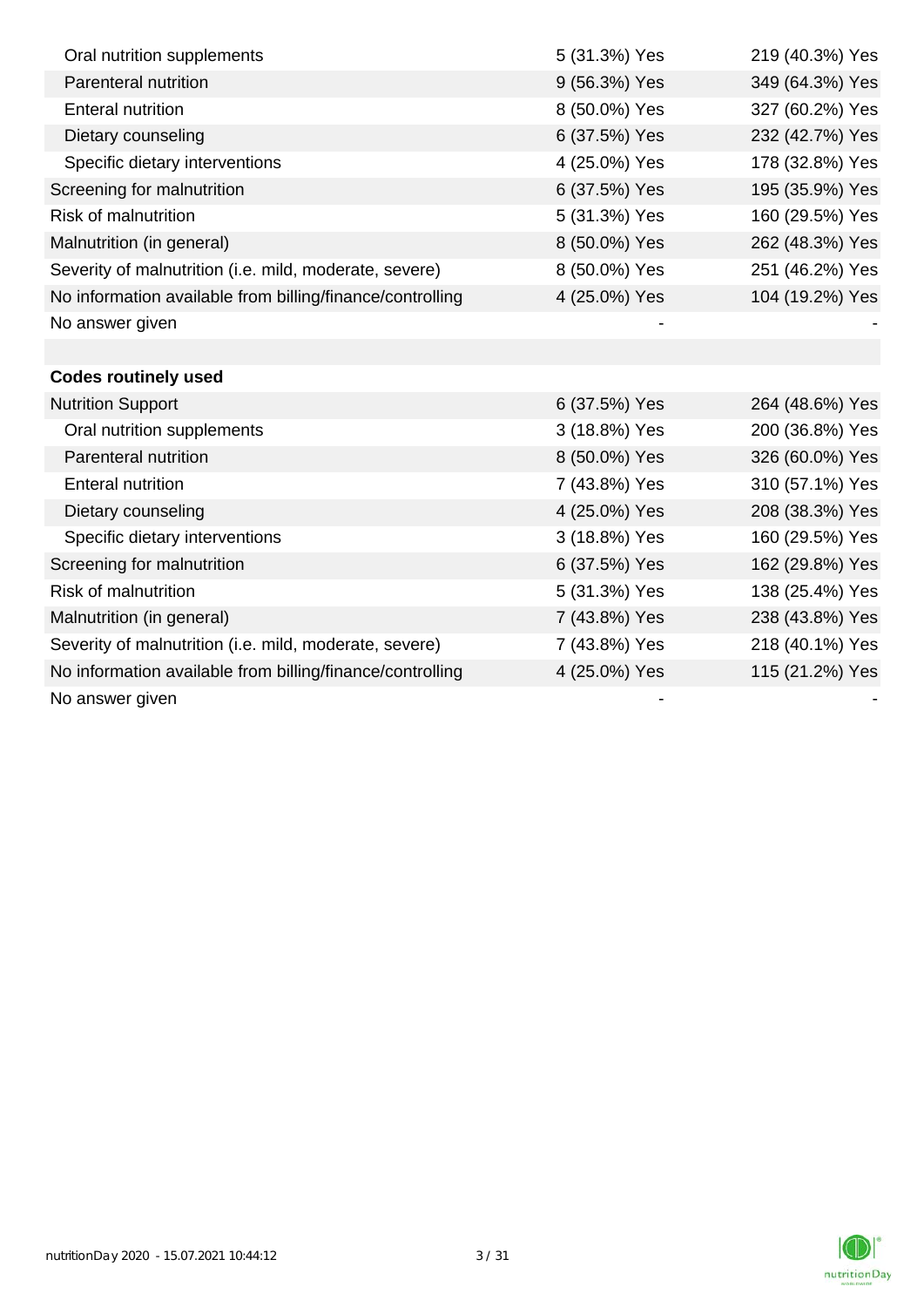# *II. Unit organisation and structures ("Sheet 1a/1b")*

|                                                                       | <b>YOUR RESULTS</b>      | <b>REFERENCE RESULTS</b> |
|-----------------------------------------------------------------------|--------------------------|--------------------------|
|                                                                       |                          |                          |
| Internal Medicine / General                                           | 3(9.4%)                  | 20.5%                    |
| Internal Medicine / Cardiology                                        | $1(3.1\%)$               | 4.3%                     |
| Internal Medicine / Gastroenterology & hepatology                     |                          | 7.6%                     |
| <b>Internal Medicine / Geriatrics</b>                                 | 11 (34.4%)               | 9.5%                     |
| Internal Medicine / Infectious diseases                               |                          | 0.5%                     |
| Internal Medicine / Nephrology                                        |                          | 1.3%                     |
| Internal Medicine / Oncology (incl. radiotherapy)                     | 5(15.6%)                 | 8.0%                     |
| Interdisciplinary                                                     | $1(3.1\%)$               | 2.9%                     |
| Long term care                                                        | 4 (12.5%)                | 2.6%                     |
| Neurology                                                             |                          | 4.0%                     |
| Surgery / General                                                     | $1(3.1\%)$               | 14.5%                    |
| Surgery/ Cardiac/Vascular/Thoracic                                    | $1(3.1\%)$               | 1.8%                     |
| Surgery / Neurosurgery                                                |                          | 0.7%                     |
| Surgery / Orthopedic                                                  |                          | 3.5%                     |
| Trauma                                                                | -                        | 0.6%                     |
| Ear Nose Throat (ENT)                                                 |                          | 1.4%                     |
| Gynecology / Obstetrics                                               | $\overline{\phantom{0}}$ | 1.6%                     |
| Pediatrics                                                            |                          | 0.4%                     |
| Psychiatry                                                            | 2(6.3%)                  | 1.0%                     |
| <b>Others</b>                                                         | $3(9.4\%)$               | 13.2%                    |
|                                                                       |                          |                          |
| 2. Number of registered inpatients at noon                            | 19 [15-21]               | 24 [18-31]               |
|                                                                       |                          |                          |
| 3. Total bed capacity of the unit                                     | 25 [24-28]               | 29 [24-38]               |
|                                                                       |                          |                          |
| 4. Number of each type of staff in the unit for TODAY's morning shift |                          |                          |
|                                                                       |                          |                          |
| <b>Fully trained</b>                                                  |                          |                          |
| Medical doctors                                                       | $2[1-2]$                 | $3[2-7]$                 |
| <b>Nurses</b>                                                         | $3[3-5]$                 | $4[3-7]$                 |
| Nursing aides                                                         | $1[0-2]$                 | $2[1-3]$                 |
| <b>Dieticians</b>                                                     | $1[1-1]$                 | $1[0-1]$                 |
| <b>Nutritionists</b>                                                  | $0 [0-0]$                | $0[0-1]$                 |
| Administrative staff                                                  | $1[0-1]$                 | $1[0-1]$                 |
| Other staff involved in patient care                                  | $1[1-3]$                 | $1[0-3]$                 |
|                                                                       |                          |                          |
| In training                                                           |                          |                          |
| Medical doctors                                                       | $1[1-2]$                 | $1[0-3]$                 |
| <b>Medical students</b>                                               | $1[0-2]$                 | $0[0-2]$                 |
| <b>Nurses</b>                                                         | $2[1-3]$                 | $1[0-2]$                 |

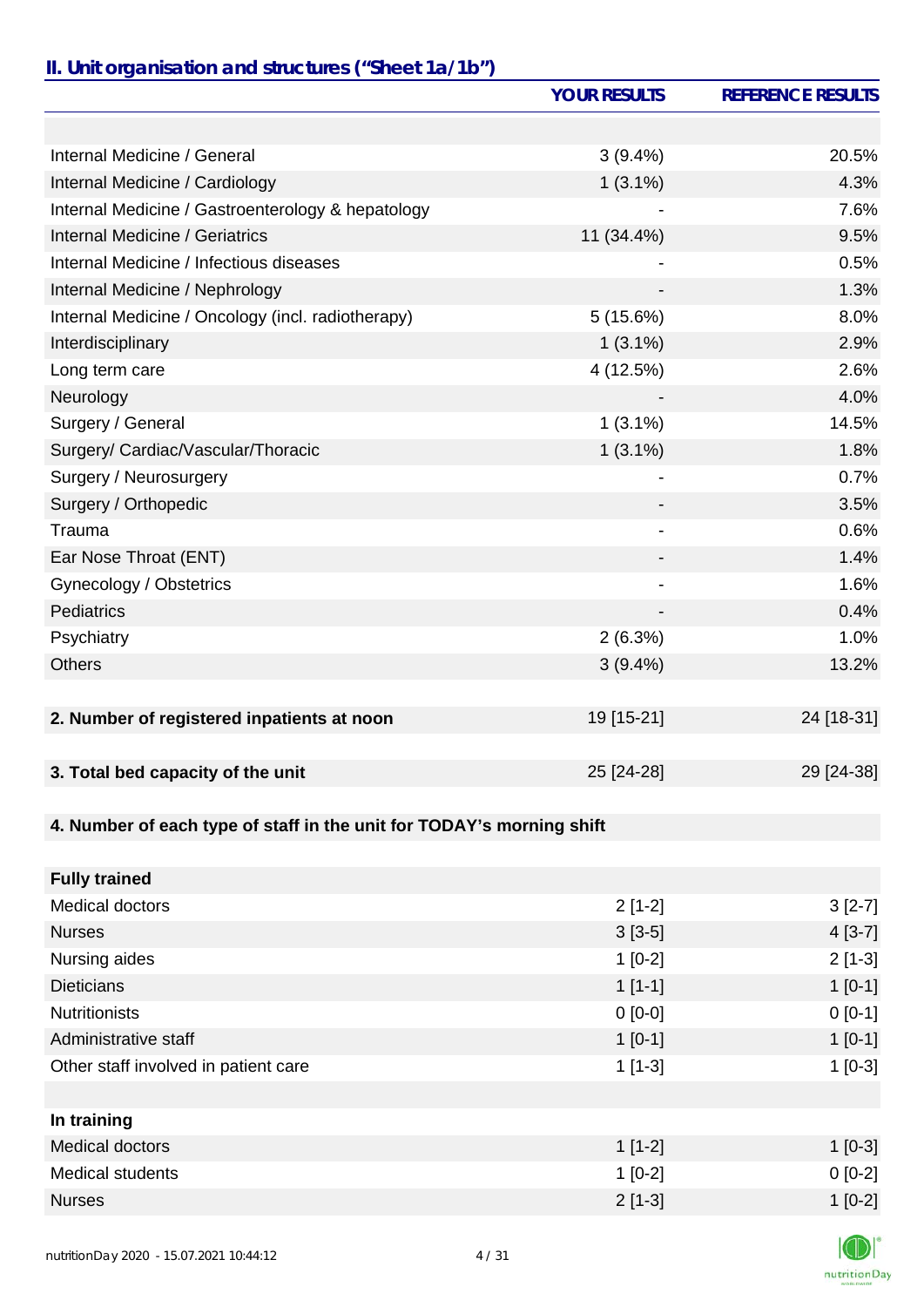| Nursing aides                                                                                       | $0 [0-0]$      | $0[0-1]$         |
|-----------------------------------------------------------------------------------------------------|----------------|------------------|
| <b>Dieticians</b>                                                                                   | $0 [0-0]$      | $0[0-0]$         |
| <b>Nutritionists</b>                                                                                | $0 [0-0]$      | $0[0-0]$         |
| Other staff involved in patient care                                                                | $0[0-2]$       | $0 [0-0]$        |
| 5. Is there a nutrition support team in your hospital<br>available?                                 | 23 (88.5%) Yes | 936 (81.4%) Yes  |
| 6. Does the unit have a nutrition care strategy?                                                    | 19 (73.1%) Yes | 890 (77.4%) Yes  |
|                                                                                                     |                |                  |
| 7. Is there a person in your unit responsible for<br>nutrition care?                                | 22 (84.6%) Yes | 831 (72.3%) Yes  |
| 8. Is there a dietician, nutritionist or dietetic assistant<br>available for your unit?             | 3Yes           | 1155 (90.1%) Yes |
| 9. Is specific staff responsible for providing feeding<br>assistance to patients during meal times? | 21 (80.8%) Yes | 662 (57.6%) Yes  |
| 10. How do you MAINLY screen/monitor patients for<br>malnutrition?                                  |                |                  |
| At admission                                                                                        |                |                  |
| No routine screening                                                                                | 1 (3.1%) Yes   | 101 (7.5%) Yes   |
| No fixed criteria                                                                                   |                | 13 (0.97%) Yes   |
| Experience / visual assessment only                                                                 | 4 (12.5%) Yes  | 85 (6.3%) Yes    |
| Weighing / BMI only                                                                                 | 4 (12.5%) Yes  | 193 (14.3%) Yes  |
| Nutritional Risk Screening (NRS) 2002                                                               | 15 (46.9%) Yes | 455 (33.8%) Yes  |
| Malnutrition Universal Screening Tool (MUST)                                                        |                | 86 (6.4%) Yes    |
| Malnutrition Screening tool (MST)                                                                   |                | 94 (7.0%) Yes    |
| <b>SNAQ</b>                                                                                         | 3 (9.4%) Yes   | 27 (2.0%) Yes    |
| Other formal tool                                                                                   | 4 (12.5%) Yes  | 218 (16.2%) Yes  |
| I do not know                                                                                       |                | 10 (0.74%) Yes   |
| Missing                                                                                             | $1(3.1\%)$     | 64 (4.8%)        |
| <b>During hospital stay</b>                                                                         |                |                  |
| No routine monitoring                                                                               |                | 120 (8.9%) Yes   |
| No fixed criteria                                                                                   | 1 (3.1%) Yes   | 101 (7.5%) Yes   |
| Experience / visual assessment only                                                                 | 6 (18.8%) Yes  | 212 (15.8%) Yes  |
| Weighing / BMI only                                                                                 | 16 (50.0%) Yes | 438 (32.5%) Yes  |
| Other formal tool                                                                                   | 5 (15.6%) Yes  | 378 (28.1%) Yes  |
| I do not know                                                                                       | 3 (9.4%) Yes   | 33 (2.5%) Yes    |
| Missing                                                                                             | $1(3.1\%)$     | 64 (4.8%)        |
| 11a. Do you routinely use guidelines or standards for<br>nutrition care?                            | 22 (88.0%) Yes | 954 (85.2%) Yes  |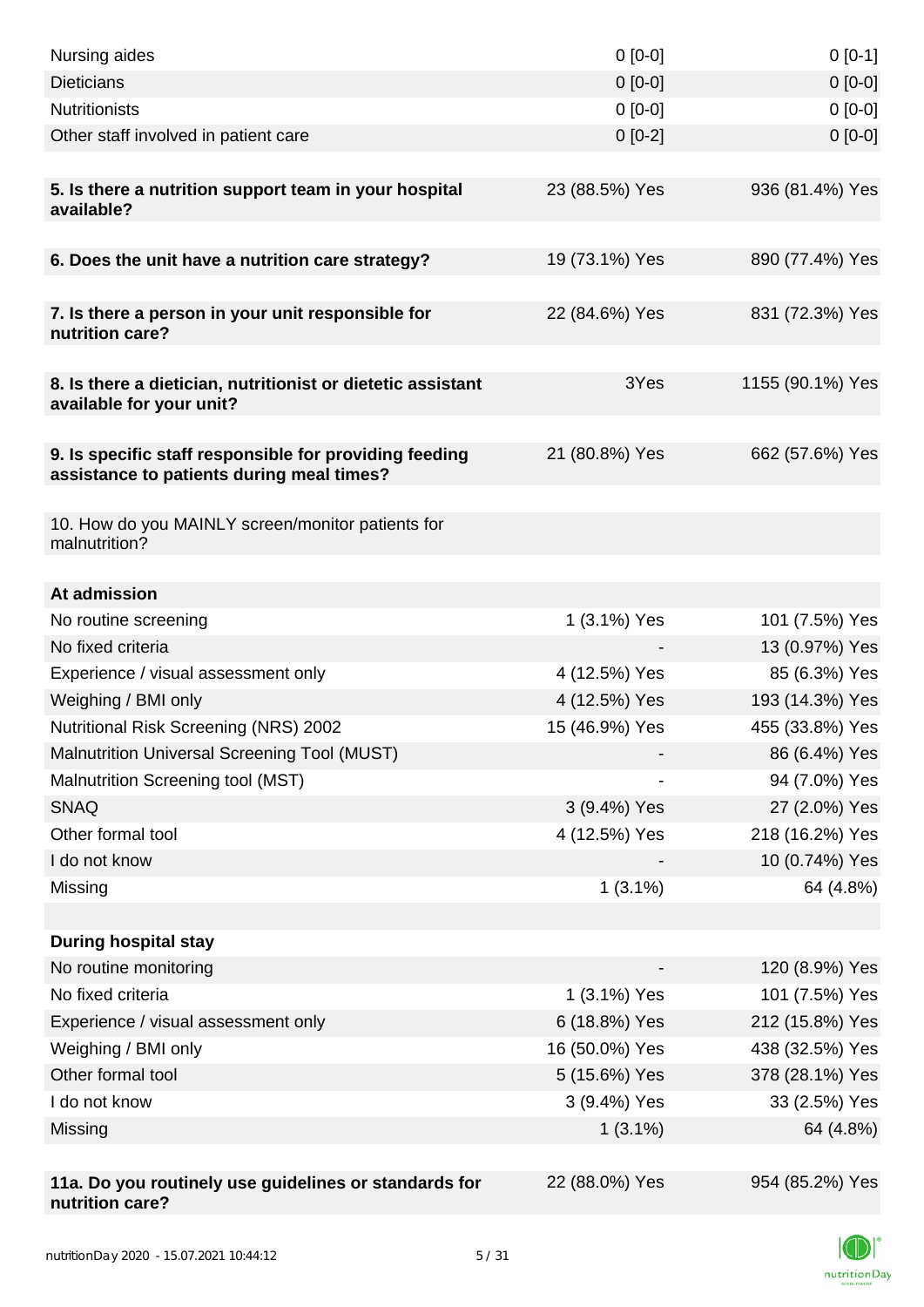| 11b. If yes, which one is mainly used?  |                          |                 |
|-----------------------------------------|--------------------------|-----------------|
| International guidelines                | 9 (40.9%) Yes            | 266 (27.9%) Yes |
| National guidelines                     | 1 (4.5%) Yes             | 148 (15.5%) Yes |
| Standards on hospital level             | 5 (22.7%) Yes            | 355 (37.2%) Yes |
| Standards on unit level                 | 5 (22.7%) Yes            | 58 (6.1%) Yes   |
| Individual patient nutrition care plans | 1 (4.5%) Yes             | 111 (11.6%) Yes |
| Other                                   | $\overline{\phantom{0}}$ | 8 (0.84%) Yes   |
| Missing                                 | 1(4.5%)                  | $8(0.84\%)$     |
|                                         |                          |                 |

## **12. What is routinely done in your unit for given patient groups?**

| At risk                                                    |                |                 |
|------------------------------------------------------------|----------------|-----------------|
| Watchful waiting                                           | 4 (12.5%) Yes  | 355 (26.4%) Yes |
| Discuss nutrition care activities during ward rounds       | 18 (56.3%) Yes | 572 (42.5%) Yes |
| Develop an individual nutrition care plan                  | 18 (56.3%) Yes | 675 (50.1%) Yes |
| Initiate treatment / nutrition intervention                | 20 (62.5%) Yes | 739 (54.9%) Yes |
| Consult a nutrition expert (dietician, nutritionist, etc.) | 15 (46.9%) Yes | 739 (54.9%) Yes |
| Consult a medical professional                             | 6 (18.8%) Yes  | 472 (35.1%) Yes |
| Calculate energy requirements                              | 10 (31.3%) Yes | 593 (44.1%) Yes |
| Calculate protein requirements                             | 9 (28.1%) Yes  | 574 (42.6%) Yes |
|                                                            |                |                 |
| <b>Malnourished</b>                                        |                |                 |
| Watchful waiting                                           | 5 (15.6%) Yes  | 252 (18.7%) Yes |
| Discuss nutrition care activities during ward rounds       | 16 (50.0%) Yes | 614 (45.6%) Yes |
| Develop an individual nutrition care plan                  | 17 (53.1%) Yes | 739 (54.9%) Yes |
| Initiate treatment / nutrition intervention                | 18 (56.3%) Yes | 797 (59.2%) Yes |
| Consult a nutrition expert (dietician, nutritionist, etc.) | 14 (43.8%) Yes | 729 (54.2%) Yes |
| Consult a medical professional                             | 9 (28.1%) Yes  | 540 (40.1%) Yes |
| Calculate energy requirements                              | 16 (50.0%) Yes | 686 (51.0%) Yes |
| Calculate protein requirements                             | 17 (53.1%) Yes | 670 (49.8%) Yes |
|                                                            |                |                 |
| <b>Every patient</b>                                       |                |                 |
| Watchful waiting                                           | 24 (75.0%) Yes | 668 (49.6%) Yes |
| Discuss nutrition care activities during ward rounds       | 10 (31.3%) Yes | 331 (24.6%) Yes |
| Develop an individual nutrition care plan                  | 9 (28.1%) Yes  | 220 (16.3%) Yes |
| Initiate treatment / nutrition intervention                | 9 (28.1%) Yes  | 173 (12.9%) Yes |
| Consult a nutrition expert (dietician, nutritionist, etc.) | 14 (43.8%) Yes | 256 (19.0%) Yes |
| Consult a medical professional                             | 14 (43.8%) Yes | 267 (19.8%) Yes |
| Calculate energy requirements                              | 6 (18.8%) Yes  | 166 (12.3%) Yes |
| Calculate protein requirements                             | 5 (15.6%) Yes  | 148 (11.0%) Yes |
|                                                            |                |                 |
| <b>Never</b>                                               |                |                 |
| Watchful waiting                                           | 1 (3.1%) Yes   | 95 (7.1%) Yes   |

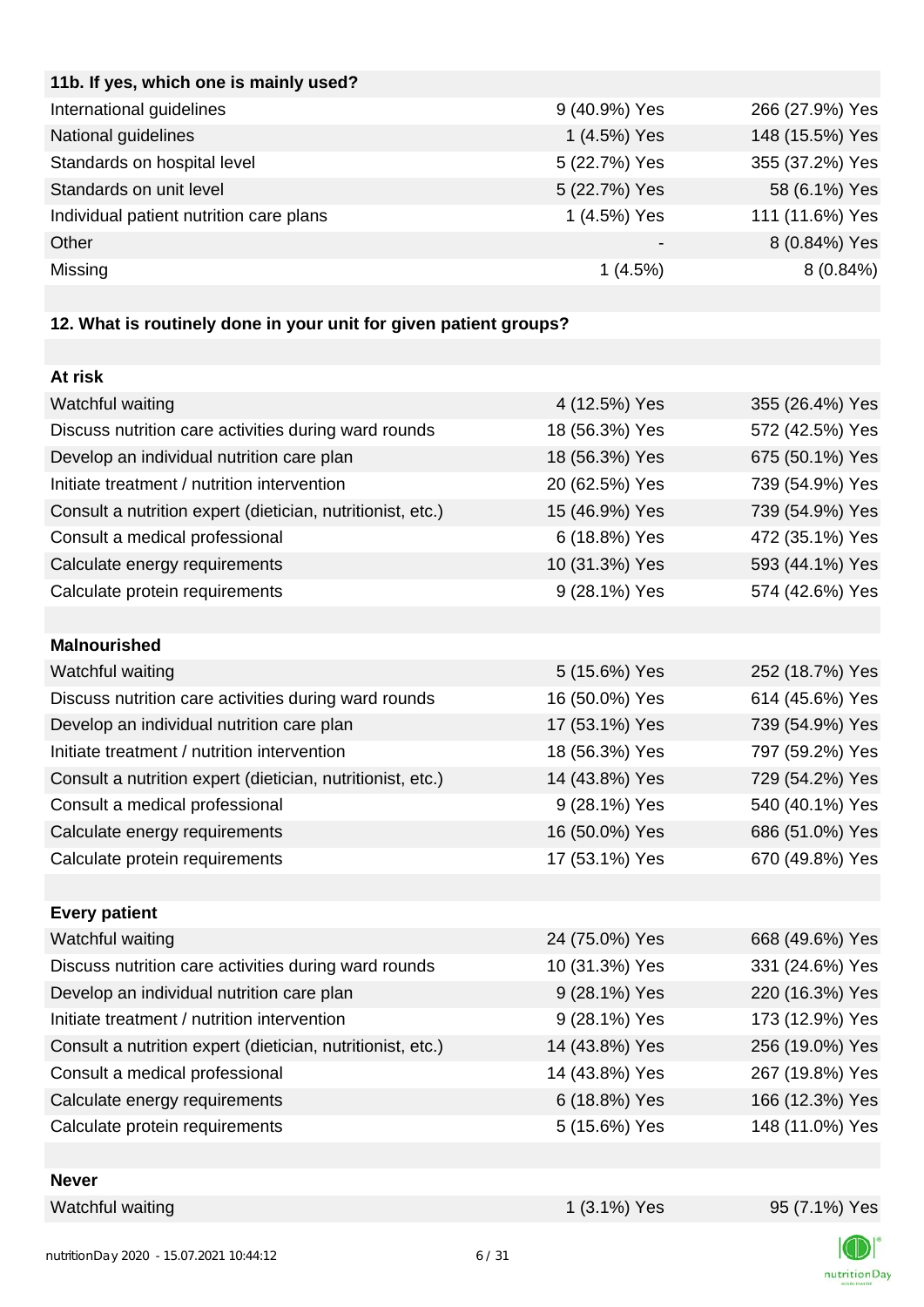| Discuss nutrition care activities during ward rounds               |                | 58 (4.3%) Yes    |
|--------------------------------------------------------------------|----------------|------------------|
| Develop an individual nutrition care plan                          | 1 (3.1%) Yes   | 40 (3.0%) Yes    |
| Initiate treatment / nutrition intervention                        |                | 22 (1.6%) Yes    |
| Consult a nutrition expert (dietician, nutritionist, etc.)         |                | 20 (1.5%) Yes    |
| Consult a medical professional                                     | 1 (3.1%) Yes   | 124 (9.2%) Yes   |
| Calculate energy requirements                                      | 2 (6.3%) Yes   | 120 (8.9%) Yes   |
| Calculate protein requirements                                     | 2 (6.3%) Yes   | 139 (10.3%) Yes  |
|                                                                    |                |                  |
| I do not know                                                      |                |                  |
| Watchful waiting                                                   |                | 70 (5.2%) Yes    |
| Discuss nutrition care activities during ward rounds               |                | 49 (3.6%) Yes    |
| Develop an individual nutrition care plan                          | 1 (3.1%) Yes   | 43 (3.2%) Yes    |
| Initiate treatment / nutrition intervention                        |                | 37 (2.7%) Yes    |
| Consult a nutrition expert (dietician, nutritionist, etc.)         |                | 39 (2.9%) Yes    |
| Consult a medical professional                                     | 1 (3.1%) Yes   | 96 (7.1%) Yes    |
| Calculate energy requirements                                      | 1 (3.1%) Yes   | 68 (5.1%) Yes    |
| Calculate protein requirements                                     | 1 (3.1%) Yes   | 75 (5.6%) Yes    |
|                                                                    |                |                  |
| 13. When do you routinely weigh your patients?                     |                |                  |
| at admission                                                       | 23 (71.9%) Yes | 878 (65.2%) Yes  |
| Within 24 hours                                                    | 6 (18.8%) Yes  | 203 (15.1%) Yes  |
| Within 48 hours                                                    | 3 (9.4%) Yes   | 74 (5.5%) Yes    |
| Within 72 hours                                                    | 1 (3.1%) Yes   | 32 (2.4%) Yes    |
| Every week                                                         | 24 (75.0%) Yes | 631 (46.9%) Yes  |
| Occasionally                                                       | 1 (3.1%) Yes   | 153 (11.4%) Yes  |
| When requested                                                     | 14 (43.8%) Yes | 707 (52.5%) Yes  |
| At discharge                                                       |                | 65 (4.8%) Yes    |
| Never                                                              |                | 12 (0.89%) Yes   |
| I do not know                                                      |                | 8 (0.59%) Yes    |
| No answer given                                                    |                | 64 (4.8%)        |
|                                                                    |                |                  |
| 14. What do you do to support adequate food intake of patients?    |                |                  |
| Offer additional meals or in between snacks                        | 26 (81.3%) Yes | 1043 (77.5%) Yes |
| Offer meal choices                                                 | 26 (81.3%) Yes | 989 (73.5%) Yes  |
| Offer different portion sizes                                      | 28 (87.5%) Yes | 900 (66.9%) Yes  |
| Consider food presentation                                         | 8 (25.0%) Yes  | 460 (34.2%) Yes  |
| Change food texture/consistency as needed                          | 29 (90.6%) Yes | 1106 (82.2%) Yes |
| Consider patient problems with eating and drinking                 | 28 (87.5%) Yes | 1111 (82.5%) Yes |
| Ensure that mealtimes are undisturbed/protected<br>mealtime policy | 8 (25.0%) Yes  | 399 (29.6%) Yes  |
| Promote positive eating environment                                | 10 (31.3%) Yes | 493 (36.6%) Yes  |
| Consider cultural/religious preferences                            | 28 (87.5%) Yes | 999 (74.2%) Yes  |
| Consider patient allergies / intolerances                          | 31 (96.9%) Yes | 1163 (86.4%) Yes |
| Other                                                              | 3 (9.4%) Yes   | 101 (7.5%) Yes   |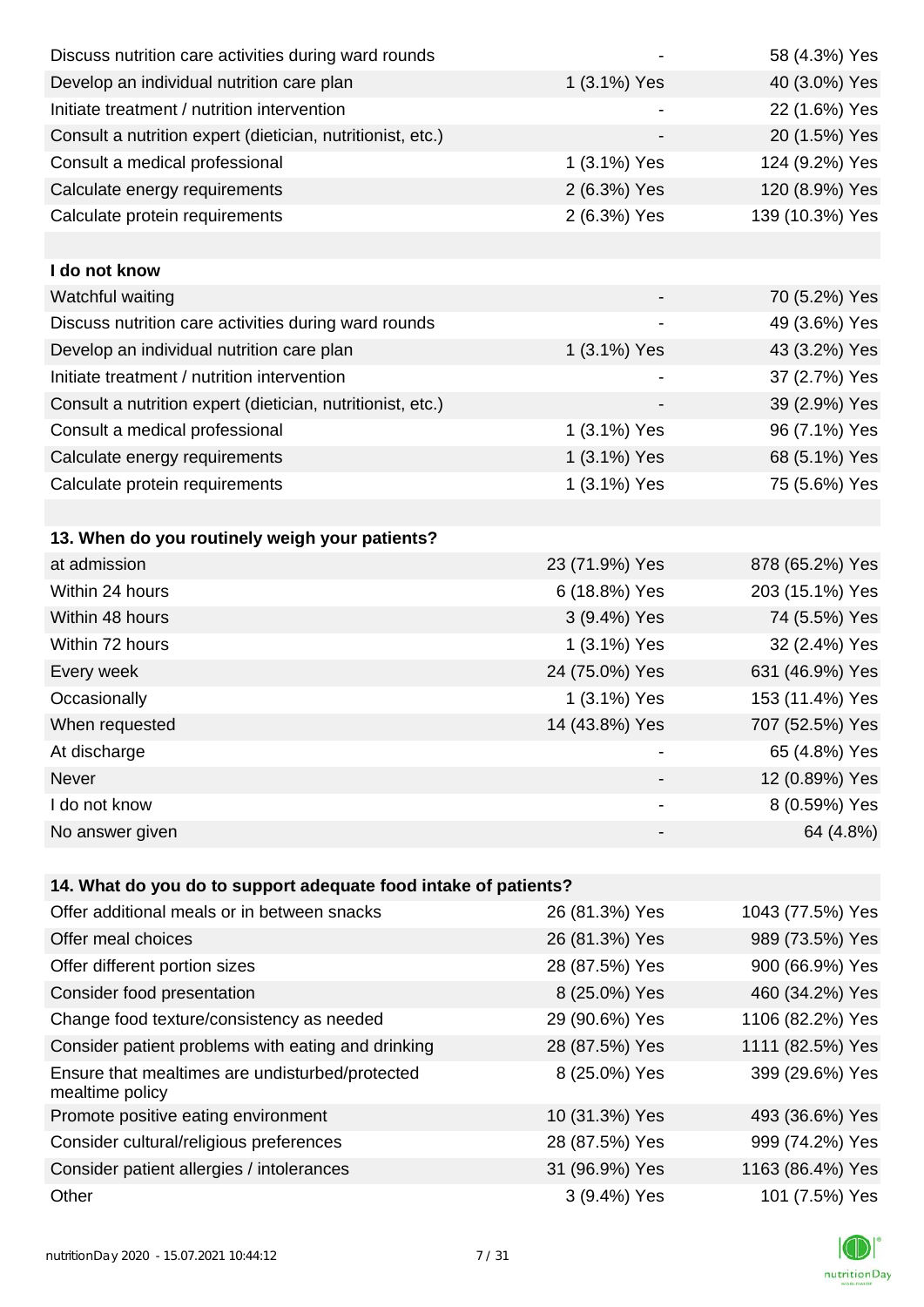| I do not know                                                                        |                | 23 (1.7%) Yes   |
|--------------------------------------------------------------------------------------|----------------|-----------------|
| No answer given                                                                      | $1(3.1\%)$     | 64 (4.8%)       |
| 15. Which nutrition-related standards or routine activities exist in your unit?      |                |                 |
| Nutrition training is available                                                      | 14 (43.8%) Yes | 772 (57.4%) Yes |
| Reporting of nutrition related information to hospital<br>managers                   | 12 (37.5%) Yes | 544 (40.4%) Yes |
| Quality indicators are recorded and reported to national<br>or regional level        | 14 (43.8%) Yes | 422 (31.4%) Yes |
| Quality indicators are used for internal benchmarking                                | 4 (12.5%) Yes  | 494 (36.7%) Yes |
| Patient feedback about food and food service is collected<br>using a questionnaire   | 20 (62.5%) Yes | 805 (59.8%) Yes |
| None                                                                                 |                | 38 (2.8%) Yes   |
| I do not know                                                                        |                | 59 (4.4%) Yes   |
| No answer given                                                                      | 6(18.8%)       | 196 (14.6%)     |
|                                                                                      |                |                 |
| 16. At admission what is asked and documented?                                       |                |                 |
| Change in weight                                                                     | 23 (71.9%) Yes | 985 (73.2%) Yes |
| Eating habits/difficulties                                                           | 22 (68.8%) Yes | 932 (69.2%) Yes |
| Nutrition before admission                                                           | 20 (62.5%) Yes | 746 (55.4%) Yes |
| None                                                                                 |                | 20 (1.5%) Yes   |
| I do not know                                                                        |                | 39 (2.9%) Yes   |
| No answer given                                                                      | 6(18.8%)       | 196 (14.6%)     |
| 17. On what forms is there a specific part about eating, nutrition or malnutrition?  |                |                 |
|                                                                                      |                |                 |
| a. Patient Record has a section for                                                  |                |                 |
| indicating if the patient is malnourished or at risk of<br>malnutrition              | 26 (81.3%) Yes | 965 (71.7%) Yes |
| nutrition treatment                                                                  | 17 (53.1%) Yes | 759 (56.4%) Yes |
| None                                                                                 |                | 53 (3.9%) Yes   |
| I do not know                                                                        |                | 40 (3.0%) Yes   |
|                                                                                      |                |                 |
| b. Discharge Letter                                                                  |                |                 |
| summarizes nutrition treatment received during stay                                  | 15 (46.9%) Yes | 573 (42.6%) Yes |
| makes future nutrition-related recommendations                                       | 16 (50.0%) Yes | 775 (57.6%) Yes |
| None                                                                                 |                | 112 (8.3%) Yes  |
| I do not know                                                                        | 5 (15.6%) Yes  | 136 (10.1%) Yes |
|                                                                                      |                |                 |
| 18. Do you provide brochures about malnutrition to<br>at risk/malnourished patients? | 11 (50.0%) Yes | 475 (44.9%) Yes |
|                                                                                      |                |                 |
| 19. Who filled in this sheet?                                                        |                |                 |
|                                                                                      |                |                 |
| Head staff                                                                           | 18 (56.3%) Yes | 369 (27.4%) Yes |
| Dietician                                                                            | 17 (53.1%) Yes | 641 (47.6%) Yes |
| <b>Nurse</b>                                                                         | 5 (15.6%) Yes  | 339 (25.2%) Yes |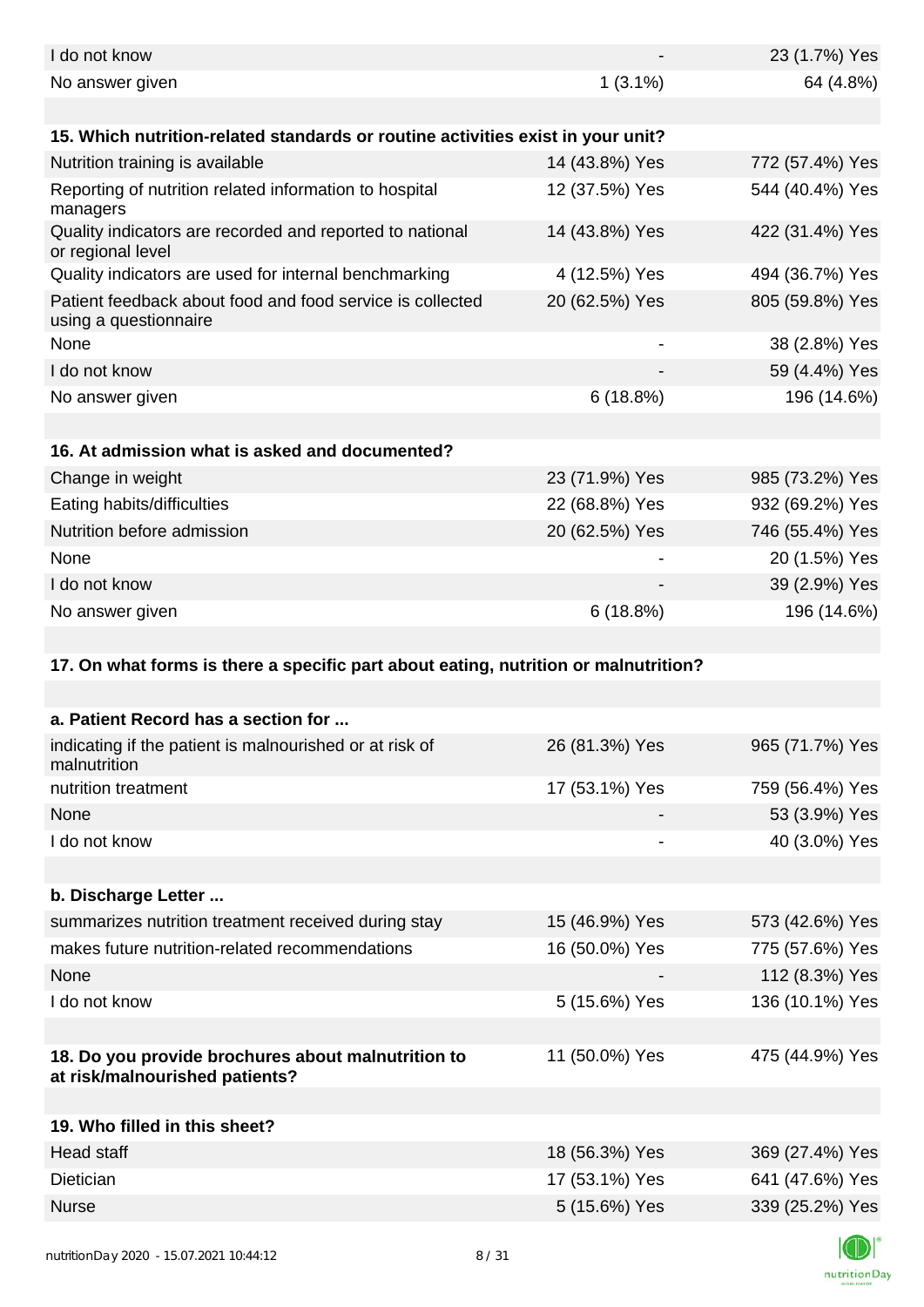| Physician            | $\overline{\phantom{0}}$ | 140 (10.4%) Yes |
|----------------------|--------------------------|-----------------|
| Administrative staff | $\overline{\phantom{0}}$ | 22 (1.6%) Yes   |
| Other                |                          | 87 (6.5%) Yes   |
| None                 | $\qquad \qquad$          |                 |
| I do not know        |                          | 16 (1.2%) Yes   |

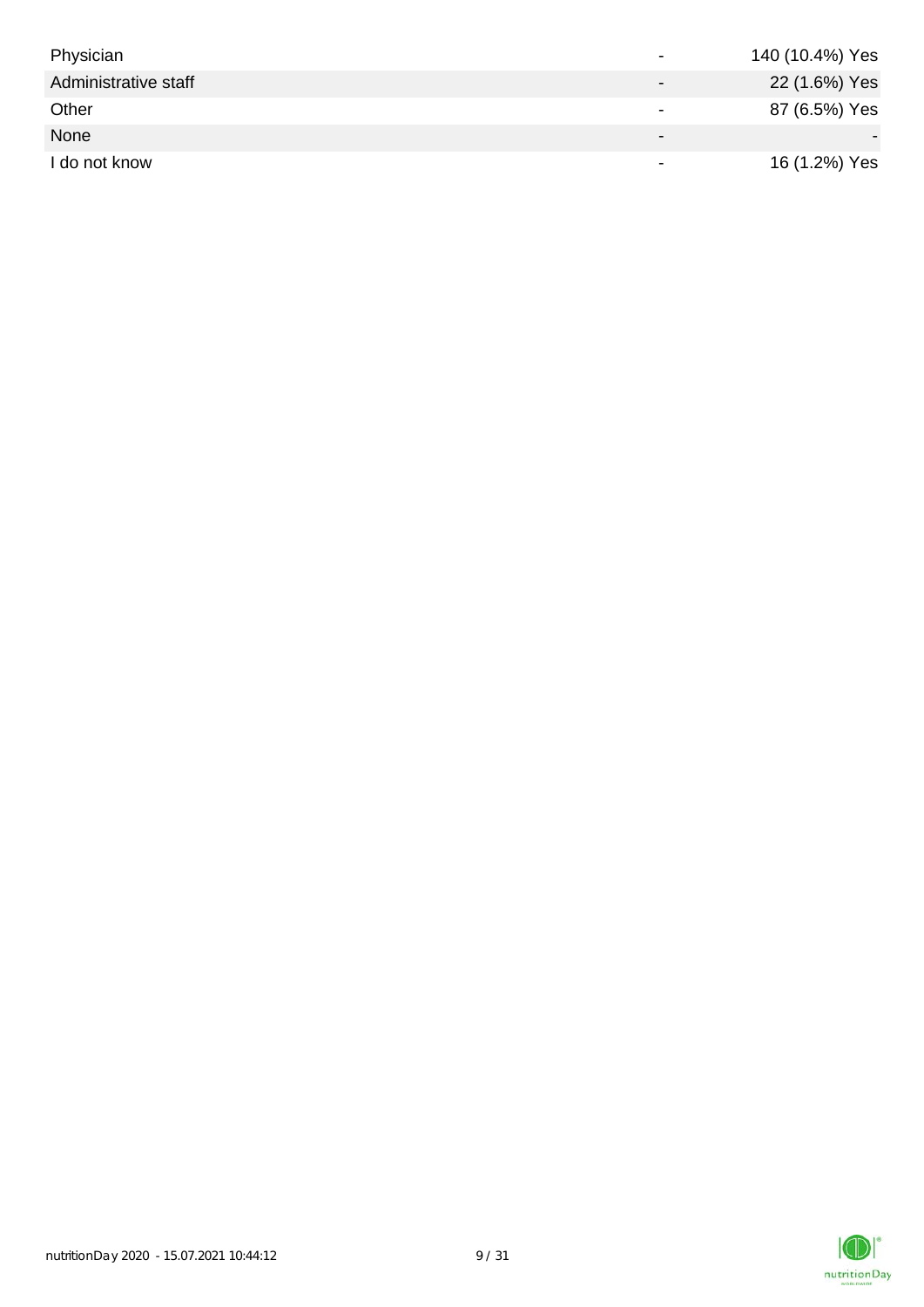|                                                                                         | <b>YOUR RESULTS</b> | <b>REFERENCE RESULTS</b> |
|-----------------------------------------------------------------------------------------|---------------------|--------------------------|
|                                                                                         |                     |                          |
| Total                                                                                   | 426                 | 24938                    |
| Age                                                                                     | 79 [67-87]          | 67 [52-79]               |
| Female                                                                                  | 253 (59.4%)         | 12350 (49.5%)            |
| Weight                                                                                  | 72.0±18.5           | 70.6±18.8                |
| Height                                                                                  | 166±10              | $166 + 10$               |
| <b>BMI</b>                                                                              | $26.1 \pm 5.8$      | $25.6 + 5.9$             |
|                                                                                         |                     |                          |
| 1. This hospital admission was                                                          |                     |                          |
| planned                                                                                 | 105 (24.6%)         | 8897 (35.7%)             |
| an emergency                                                                            | 288 (67.6%)         | 14095 (56.5%)            |
| I do not know                                                                           | 33 (7.7%)           | 1946 (7.8%)              |
| No answer given                                                                         |                     |                          |
|                                                                                         |                     |                          |
| 2a. Diagnosis at admission                                                              |                     |                          |
| 0100 Infectious and parasitic diseases                                                  | 48 (11.3%)          | 2401 (9.6%)              |
| 0200 Neoplasms                                                                          | 73 (17.1%)          | 4540 (18.2%)             |
| 0300 Blood and bloodforming organs and the immune<br>mechanism                          | 33 (7.7%)           | 1745 (7.0%)              |
| 0400 Endocrine, nutritional and metabolic diseases                                      | 46 (10.8%)          | 3135 (12.6%)             |
| 0500 Mental health                                                                      | 77 (18.1%)          | 1229 (4.9%)              |
| 0600 Nervous system                                                                     | 43 (10.1%)          | 2384 (9.6%)              |
| 0700 Eye and adnexa                                                                     | $8(1.9\%)$          | 314 (1.3%)               |
| 0800 Ear and mastoid process                                                            | 1(0.23%)            | 143 (0.57%)              |
| 0900 Circulatory system                                                                 | 116 (27.2%)         | 5456 (21.9%)             |
| 1000 Respiratory system                                                                 | 84 (19.7%)          | 3828 (15.4%)             |
| 1100 Digestive system                                                                   | 73 (17.1%)          | 6160 (24.7%)             |
| 1200 Skin and subcutaneous tissue                                                       | 14 (3.3%)           | 1185 (4.8%)              |
| 1300 Musculoskeletal system and connective tissue                                       | 93 (21.8%)          | 4086 (16.4%)             |
| 1400 Genitourinary system                                                               | 59 (13.8%)          | 2781 (11.2%)             |
| 1500 Pregnancy, childbirth and the puerperium                                           |                     | 294 (1.2%)               |
| 1600 Conditions originating in the perinatal period                                     |                     | 55 (0.22%)               |
| 1700 Congenital/chromosomal abnormalities                                               | $4(0.94\%)$         | 57 (0.23%)               |
| 1800 Symptoms, signs, abnormal clinical/lab findings                                    | 21 (4.9%)           | 1374 (5.5%)              |
| 1900 Injury, poisoning                                                                  | 21 (4.9%)           | 699 (2.8%)               |
| 2000 External causes of morbidity and mortality (e.g.<br>transport accidents, assaults) | 22 (5.2%)           | 760 (3.0%)               |
| 2100 Factors influencing health status and contact with<br>health services              | 43 (10.1%)          | 967 (3.9%)               |
| No answer given                                                                         |                     |                          |

### **3. Which conditions/comorbidities does this patient have?**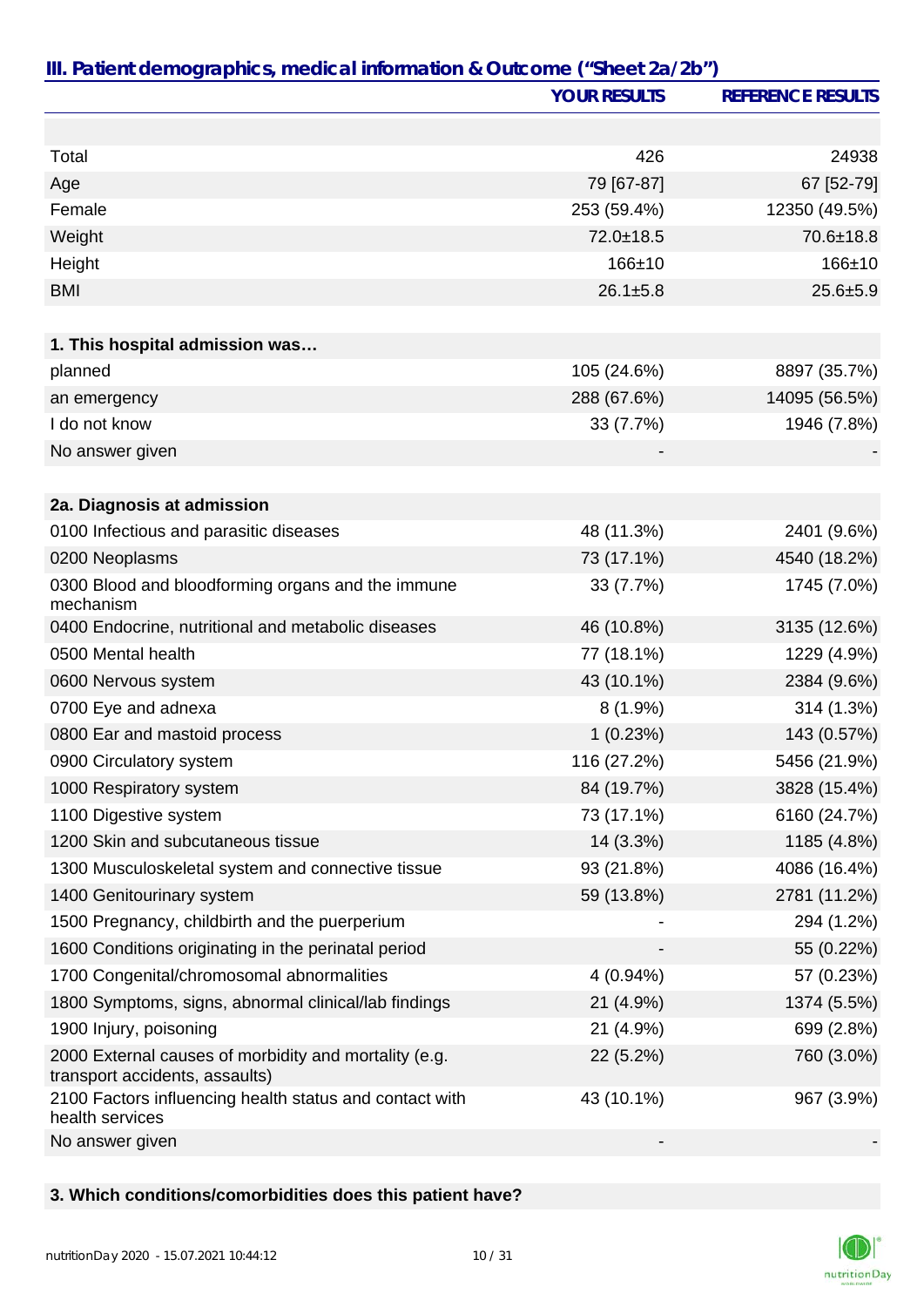| Cardiac insufficiency                                | 86 (23.3%)  | 4815 (20.0%)  |
|------------------------------------------------------|-------------|---------------|
| Myocardial infarction                                | 13 (3.5%)   | 1295 (5.4%)   |
| Chronic lung disease                                 | 68 (18.5%)  | 3095 (12.9%)  |
| Cerebral vascular disease                            | 45 (12.1%)  | 2104 (8.8%)   |
| Peripheral vascular disease                          | 54 (14.5%)  | 2576 (10.7%)  |
| Chronic liver disease                                | 25 (6.8%)   | 1387 (5.8%)   |
| Chronic kidney disease                               | 62 (16.8%)  | 2780 (11.6%)  |
| <b>Diabetes</b>                                      | 109 (29.5%) | 5493 (22.8%)  |
| Cancer                                               | 79 (21.5%)  | 5291 (22.0%)  |
| Infection                                            | 95 (26.1%)  | 3401 (14.2%)  |
| Dementia                                             | 68 (18.2%)  | 1201 (5.0%)   |
| Major depressive disorder                            | 51 (13.5%)  | 1146 (4.8%)   |
| Other chronic mental disorder                        | 59 (15.2%)  | 1129 (4.7%)   |
| Other chronic disease                                | 100 (26.8%) | 6182 (25.7%)  |
| None                                                 | 33 (7.7%)   | 4918 (19.7%)  |
|                                                      |             |               |
| 4a. Previous operation during this hospital stay     |             |               |
| Yes, planned                                         | 48 (11.3%)  | 4588 (18.4%)  |
| Yes, acute                                           | 38 (8.9%)   | 1540 (6.2%)   |
| <b>No</b>                                            | 249 (58.5%) | 15619 (62.6%) |
| I do not know                                        | 6(1.4%)     | 235 (0.94%)   |
| Missing                                              | 85 (20.0%)  | 2956 (11.9%)  |
|                                                      |             |               |
| Days since operation                                 | 12 [6-21]   | 4 [1-13]      |
|                                                      |             |               |
| 4b. Planned operation during this hospital stay      |             |               |
| Yes, today or tomorrow                               | 6(1.4%)     | 1928 (7.7%)   |
| Yes, later                                           | 7(1.6%)     | 1364 (5.5%)   |
| No                                                   | 312 (73.2%) | 17466 (70.0%) |
| I do not know                                        | 16 (3.8%)   | 777 (3.1%)    |
| Missing                                              | 85 (20.0%)  | 3403 (13.6%)  |
|                                                      |             |               |
| 5. Previous ICU admission during this hospital stay? | 37 (10.7%)  | 2367 (10.6%)  |
| (Yes)                                                |             |               |
| 6. Is this patient terminally ill?                   | 23 (5.4%)   | 1518 (6.1%)   |
|                                                      |             |               |
| 7. Fluid status                                      |             |               |
| Normal                                               | 313 (73.5%) | 19053 (76.4%) |
| Overloaded                                           | 44 (10.3%)  | 1296 (5.2%)   |
| Dehydrated                                           | 14 (3.3%)   | 1231 (4.9%)   |
| I do not know                                        | 55 (12.9%)  | 3358 (13.5%)  |
| Missing                                              |             |               |
|                                                      |             |               |

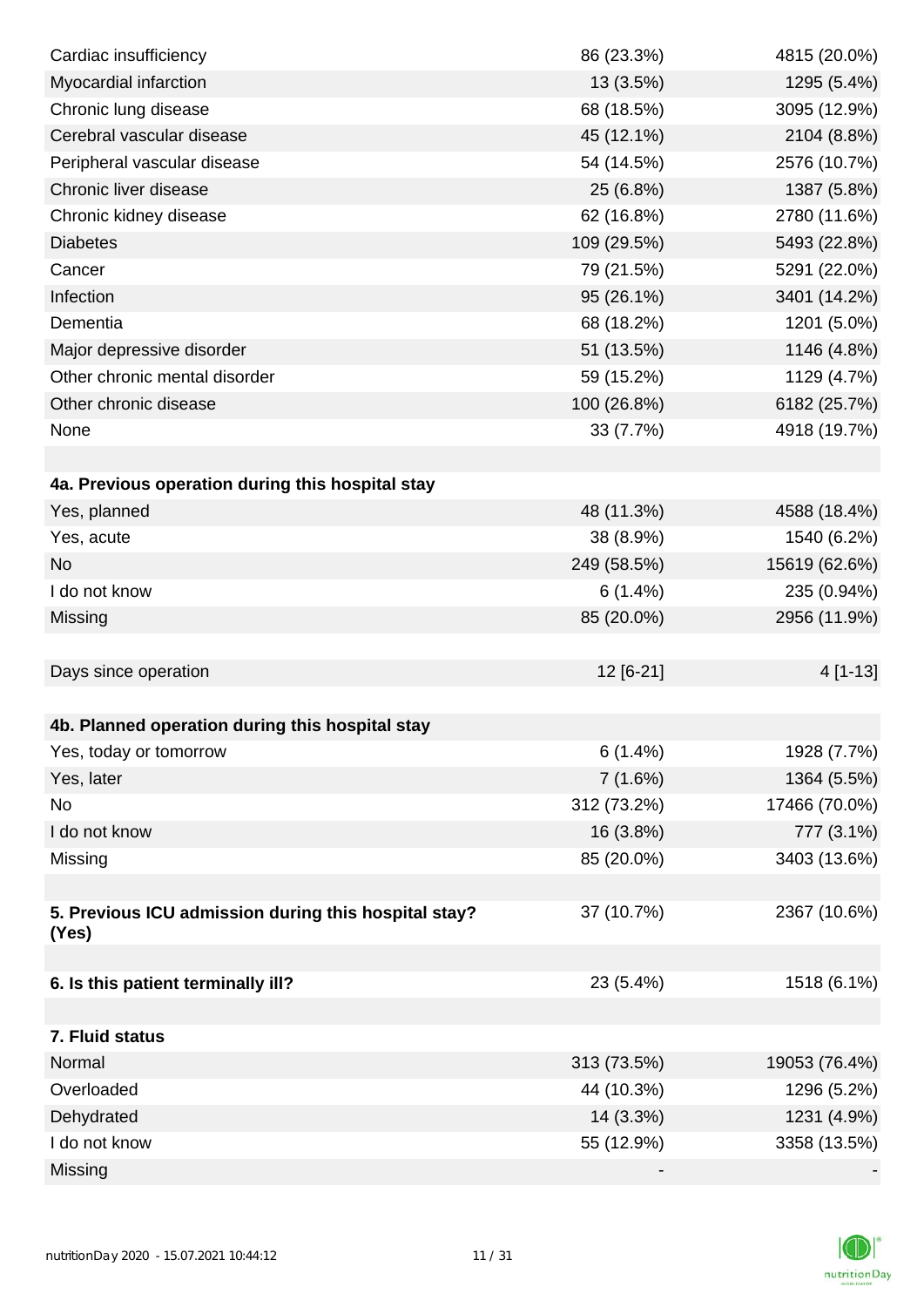| 8. Number of different medications planned                                               |             |               |
|------------------------------------------------------------------------------------------|-------------|---------------|
| Oral                                                                                     | $8[6-11]$   | $5[2-8]$      |
| Other                                                                                    | $2[1-3]$    | $2[1-4]$      |
|                                                                                          |             |               |
| 9. Was this patient identified as malnourished or at risk of malnutrition?               |             |               |
| Malnourished                                                                             | 98 (23.0%)  | 3162 (12.7%)  |
| At risk                                                                                  | 113 (26.5%) | 4616 (18.5%)  |
| <b>No</b>                                                                                | 200 (46.9%) | 15318 (61.4%) |
| I do not know                                                                            | 15 (3.5%)   | 1842 (7.4%)   |
| Missing                                                                                  |             |               |
|                                                                                          |             |               |
| 10. IV Fluids                                                                            |             |               |
| Electrolyte solution (NaCl, Ringers lactate, etc)                                        | 84 (19.7%)  | 8176 (32.8%)  |
| 5% Glucose solution                                                                      | 29 (6.8%)   | 2128 (8.5%)   |
|                                                                                          |             |               |
| 11. Number of ONS drinks planned                                                         | $0[0-1]$    | $0[0-0]$      |
|                                                                                          |             |               |
| 12. Nutrition intake                                                                     |             |               |
| Regular hospital food                                                                    | 250 (58.7%) | 15131 (60.7%) |
| Fortified/enriched hospital food                                                         | 153 (35.9%) | 3290 (13.2%)  |
| Protein/energy supplement (e.g. ONS drinks)                                              | 136 (31.9%) | 4070 (16.3%)  |
| <b>Enteral nutrition</b>                                                                 | 10 (2.3%)   | 1106 (4.4%)   |
| Parenteral nutrition                                                                     | $8(1.9\%)$  | 1022 (4.1%)   |
| Special diet                                                                             | 121 (28.4%) | 7501 (30.1%)  |
| None                                                                                     | $1(0.2\%)$  | 982 (3.9%)    |
|                                                                                          |             |               |
| 13a. All lines and Tubes                                                                 |             |               |
| <b>Central Venous</b>                                                                    | 28 (8.1%)   | 2136 (9.6%)   |
| Peripheral venous access                                                                 | 89 (25.6%)  | 11129 (49.9%) |
| Nasogastric                                                                              | 1(0.29%)    | 528 (2.4%)    |
| Nasojejunal                                                                              |             | 115 (0.52%)   |
| Nasoduadenal                                                                             | 1(0.29%)    | 82 (0.37%)    |
| Enterostoma                                                                              | 1(0.29%)    | 100 (0.45%)   |
| Percutaneous endoscopy/surgical gastrostomy                                              | 1(0.29%)    | 216 (0.97%)   |
| Percutaneous endoscopy/surgical jejunostomy                                              |             | 91 (0.41%)    |
| None                                                                                     | 314 (73.7%) | 11685 (46.9%) |
|                                                                                          |             |               |
| 13b. Were there complications with nutrition related lines<br>and tubes since admission? |             |               |
| Yes, previously                                                                          | 4 (0.94%)   | 352 (1.4%)    |
| Yes, ongoing                                                                             | $3(0.70\%)$ | 210 (0.84%)   |
| <b>No</b>                                                                                | 276 (64.8%) | 18650 (74.8%) |
| I do not know                                                                            | 41 (9.6%)   | 2030 (8.1%)   |
| Missing                                                                                  | 102 (23.9%) | 3696 (14.8%)  |

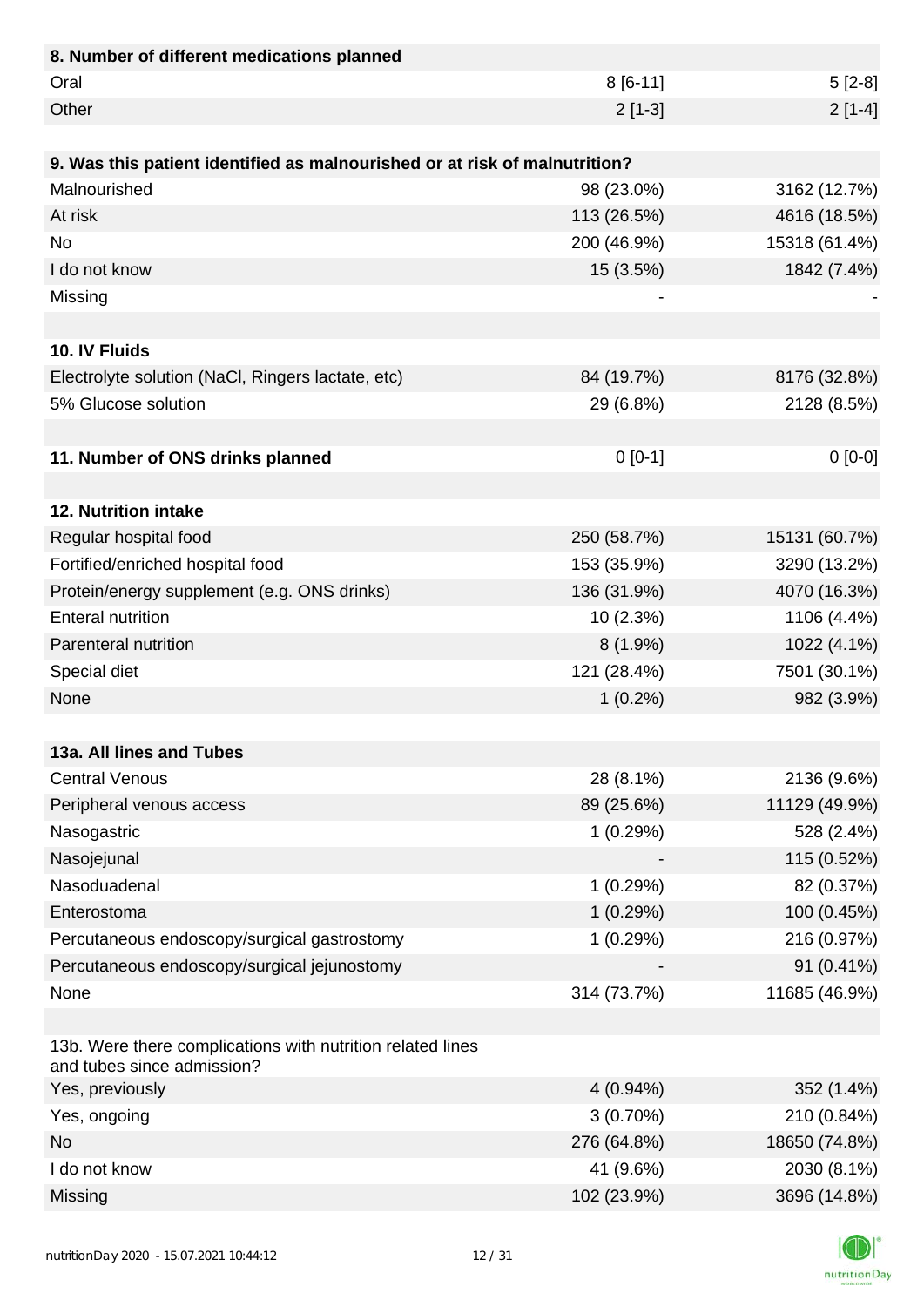| 14. Please indicate if any of the following was done for this patient since admission |             |               |
|---------------------------------------------------------------------------------------|-------------|---------------|
| Energy requirements were determined                                                   | 126 (36.3%) | 8591 (38.5%)  |
| Protein requirements were determined                                                  | 99 (28.5%)  | 7723 (34.6%)  |
| Food/Nutrition intake was recorded in the patient record                              | 239 (68.9%) | 9521 (42.7%)  |
| Nutrition treatment plan was developed                                                | 184 (53.0%) | 8177 (36.6%)  |
| Nutrition expert was consulted                                                        | 255 (73.5%) | 8667 (38.8%)  |
| Malnutrition status is recorded in the patient record                                 | 226 (65.1%) | 7448 (33.4%)  |
| None                                                                                  |             |               |
|                                                                                       |             |               |
| 15a. Energy goal                                                                      |             |               |
| $< 500$ kcal                                                                          | 21 (4.9%)   | 783 (3.1%)    |
| 500-999 kcal                                                                          |             | 194 (0.78%)   |
| 1000-1499 kcal                                                                        | 11(2.6%)    | 1956 (7.8%)   |
| 1500-1999 kcal                                                                        | 113 (26.5%) | 7632 (30.6%)  |
| >=2000 kcal                                                                           | 47 (11.0%)  | 2380 (9.5%)   |
| Not determined                                                                        | 128 (30.0%) | 7419 (29.7%)  |
| I do not know                                                                         | 27 (6.3%)   | 1959 (7.9%)   |
| Missing                                                                               | 79 (18.5%)  | 2615 (10.5%)  |
|                                                                                       |             |               |
| 15b. Energy intake                                                                    |             |               |
| $< 500$ kcal                                                                          | 10(2.3%)    | 1316 (5.3%)   |
| 500-999 kcal                                                                          | 10(2.3%)    | 938 (3.8%)    |
| 1000-1499 kcal                                                                        | 49 (11.5%)  | 2996 (12.0%)  |
| 1500-1999 kcal                                                                        | 114 (26.8%) | 5568 (22.3%)  |
| >=2000 kcal                                                                           | 20 (4.7%)   | 1218 (4.9%)   |
| Not determined                                                                        | 121 (28.4%) | 7394 (29.6%)  |
| I do not know                                                                         | 23 (5.4%)   | 2893 (11.6%)  |
| Missing                                                                               | 79 (18.5%)  | 2615 (10.5%)  |
|                                                                                       |             |               |
| 16. Since admission, this patient's health status has                                 |             |               |
| Improved                                                                              | 180 (42.3%) | 11443 (45.9%) |
| Deteriorated                                                                          | 23 (5.4%)   | 1219 (4.9%)   |
| Remained the same                                                                     | 98 (23.0%)  | 6079 (24.4%)  |
| This patient has just been admitted                                                   | 22 (5.2%)   | 1466 (5.9%)   |
| I do not know                                                                         | 24 (5.6%)   | 2116 (8.5%)   |
| Missing                                                                               | 79 (18.5%)  | 2615 (10.5%)  |
|                                                                                       |             |               |
| Length of hospital stay (days)                                                        | 19 [13-36]  | 12 [6-23]     |
|                                                                                       |             |               |
| <b>Outcome Code</b>                                                                   |             |               |
| 1= Still in the hospital                                                              | 99 (23.2%)  | 2515 (10.1%)  |
| 2= Transferred to another hospital                                                    | 5(1.2%)     | 534 (2.1%)    |
| 3= Transferred to long term care                                                      | 51 (12.0%)  | 1049 (4.2%)   |
|                                                                                       |             |               |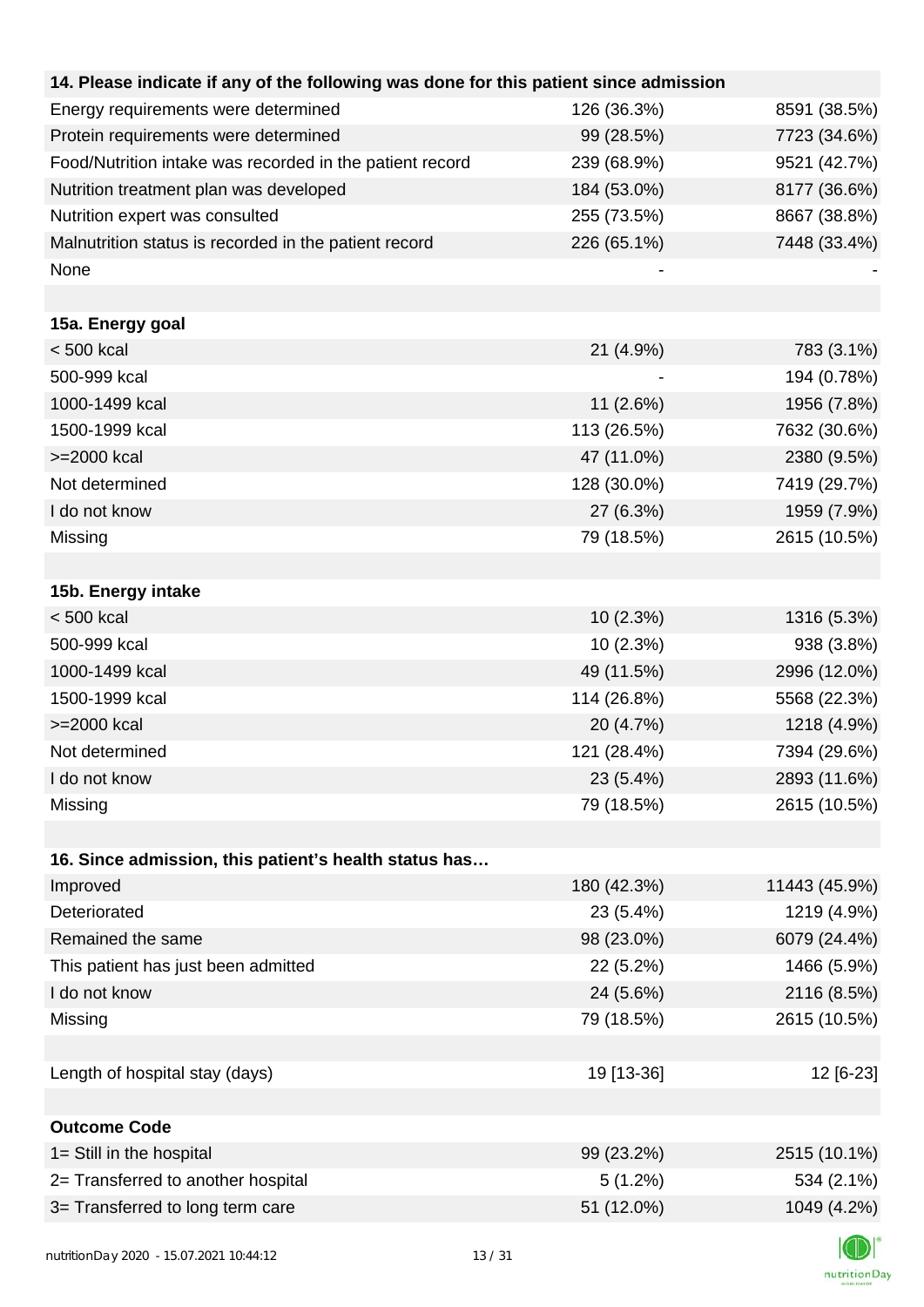| 4= Rehabilitation                    | 15 (3.5%)   | 871 (3.5%)    |
|--------------------------------------|-------------|---------------|
| 5= Discharged home                   | 129 (30.3%) | 18594 (74.6%) |
| $6 = Death$                          | 10(2.3%)    | 785 (3.1%)    |
| $7 =$ Others                         | 19 (4.5%)   | 410 (1.6%)    |
| Missing                              | 98 (23.0%)  | 180 (0.72%)   |
|                                      |             |               |
| <b>Readmitted since ND</b>           |             |               |
| $1 = No$                             | 164 (78.1%) | 16760 (76.8%) |
| 2= Yes, same hospital planned        | $11(5.2\%)$ | 1458 (6.7%)   |
| 3= Yes, same hospital unplanned      | 18 (8.6%)   | 1363 (6.2%)   |
| 4= Yes, different hospital planned   | 1(0.48%)    | 114 (0.52%)   |
| 5= Yes, different hospital unplanned | 1(0.48%)    | 114 (0.52%)   |
| 6= Unknown                           | 2(0.95%)    | 481 (2.2%)    |
| Missing                              | 14 (6.7%)   | 1471 (6.7%)   |

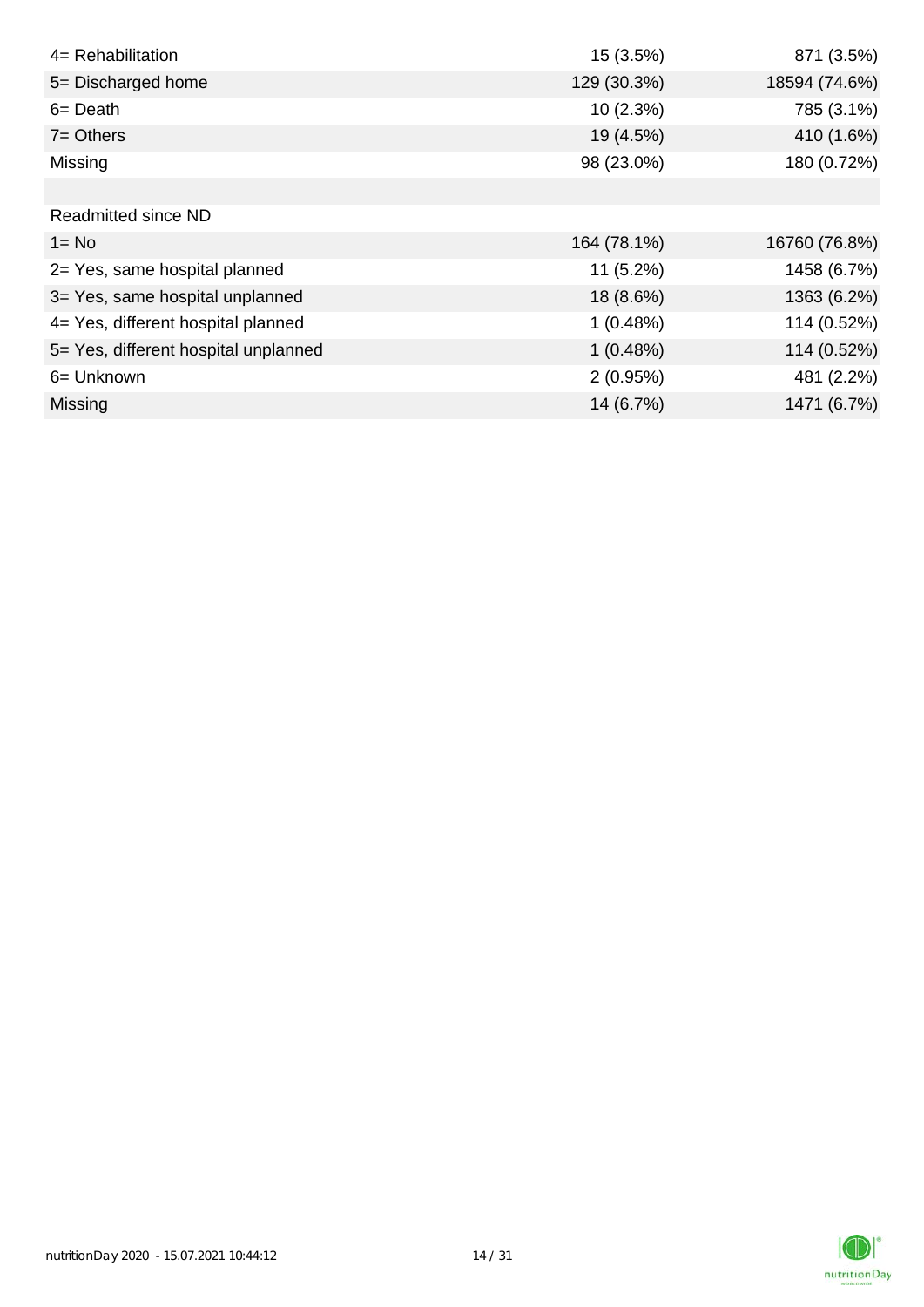| IV. Patient's perspective: Medical history, nutrition status & intake today ("Sheet 3a/3b") | <b>YOUR RESULTS</b> | <b>REFERENCE RESULTS</b> |
|---------------------------------------------------------------------------------------------|---------------------|--------------------------|
|                                                                                             |                     |                          |
| 1. What are your typical dietary habits?                                                    |                     |                          |
| No special dietary habits                                                                   | 268 (64.1%)         | 15402 (63.5%)            |
| I am vegetarian                                                                             | 4 (0.96%)           | 445 (1.8%)               |
| I adhee to a vegan diet                                                                     |                     | 160 (0.66%)              |
| I eat gluten-free diet                                                                      | 1(0.24%)            | 204 (0.84%)              |
| I avoid added sugars                                                                        | 41 (9.8%)           | 3626 (14.9%)             |
| I avoid carbohydrates                                                                       | $8(1.9\%)$          | 1383 (5.7%)              |
| I eat a low fat-diet                                                                        | $13(3.1\%)$         | 2463 (10.2%)             |
| I am lactose intolerant                                                                     | 4 (0.96%)           | 809 (3.3%)               |
| Other special diet due to intolerances/allergies                                            | 10 (2.4%)           | 416 (1.7%)               |
| Other                                                                                       | 22 (5.3%)           | 1608 (6.6%)              |
| No answer given                                                                             | 80 (19.1%)          | 2801 (11.5%)             |
|                                                                                             |                     |                          |
| 2. Where did you live before your current hospital admission?                               |                     |                          |
| At home                                                                                     | 292 (69.9%)         | 19123 (78.8%)            |
| In a nursing home or other live-in facility                                                 | 28 (6.7%)           | 762 (3.1%)               |
| I was transferred from another hospital                                                     | $8(1.9\%)$          | 1370 (5.6%)              |
| Other                                                                                       | 3(0.72%)            | 330 (1.4%)               |
| Missing                                                                                     | 87 (20.8%)          | 2674 (11.0%)             |
|                                                                                             |                     |                          |
| 3. In general, are you able to walk?                                                        |                     |                          |
| Yes                                                                                         | 153 (36.6%)         | 13831 (57.0%)            |
| Yes, with someone's help                                                                    | 52 (12.4%)          | 2252 (9.3%)              |
| Yes, independently using a cane, walker, or crutches                                        | 98 (23.4%)          | 3228 (13.3%)             |
| No, I have a wheelchair                                                                     | 10 (2.4%)           | 852 (3.5%)               |
| No, I am bedridden                                                                          | 25 (6.0%)           | 1317 (5.4%)              |
| Missing                                                                                     | 80 (19.1%)          | 2779 (11.5%)             |
|                                                                                             |                     |                          |
| 4. In general, how would you say your health is?                                            |                     |                          |
| Very good                                                                                   | 11 (2.6%)           | 1712 (7.1%)              |
| Good                                                                                        | 136 (32.5%)         | 7821 (32.2%)             |
| Fair                                                                                        | 135 (32.3%)         | 8148 (33.6%)             |
| Poor                                                                                        | 49 (11.7%)          | 3099 (12.8%)             |
| Very poor                                                                                   | 5(1.2%)             | 710 (2.9%)               |
| Missing                                                                                     | 82 (19.6%)          | 2769 (11.4%)             |
|                                                                                             |                     |                          |
| 5. Over the last 12 months prior to your current hospital admission approximately           |                     |                          |

| how many times have you seen a doctor?                                               | $6$ [3-12] | $5 [2 - 10]$ |
|--------------------------------------------------------------------------------------|------------|--------------|
| how many times have you been admitted to the<br>hospital (Emergency room, any ward)? | $1$ [0-2]  | $1$ [0-2]    |

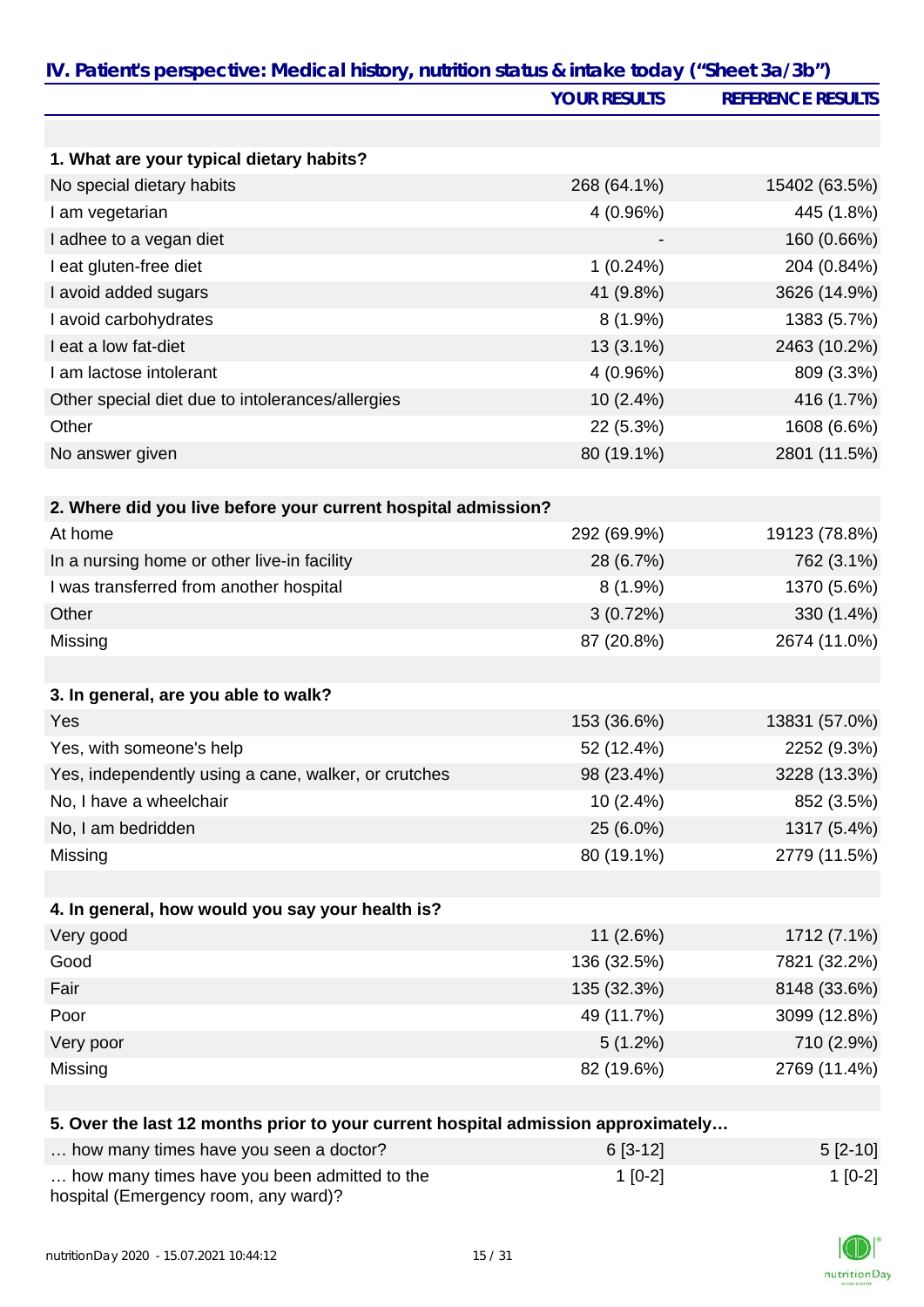| how many nights in total have you spent in hospital? | $7[0-18]$ | $6[0-16]$ |
|------------------------------------------------------|-----------|-----------|
|                                                      |           |           |

| 6. How many different medications do you take routinely each day (prior to hospitalisation)? |                         |               |
|----------------------------------------------------------------------------------------------|-------------------------|---------------|
| $1 - 2$                                                                                      | 32 (7.7%)               | 4416 (18.2%)  |
| $3-5$                                                                                        | 96 (23.0%)              | 5773 (23.8%)  |
| More than 5                                                                                  | 171 (40.9%)             | 6835 (28.2%)  |
| None                                                                                         | 16 (3.8%)               | 3630 (15.0%)  |
| I do not know                                                                                | 22 (5.3%)               | 820 (3.4%)    |
| Missing                                                                                      | 81 (19.4%)              | 2785 (11.5%)  |
| 7. Do you have health insurance?                                                             |                         |               |
| Yes, private insurance only                                                                  | 103 (24.6%)             | 3823 (15.8%)  |
| Yes, public insurance only                                                                   | 98 (23.4%)              | 11203 (46.2%) |
| Yes, both                                                                                    | 53 (12.7%)              | 2662 (11.0%)  |
| None                                                                                         | 36 (8.6%)               | 2485 (10.2%)  |
| I prefer not to answer                                                                       | 34 (8.1%)               | 986 (4.1%)    |
| Missing                                                                                      | 94 (22.5%)              | 3100 (12.8%)  |
|                                                                                              |                         |               |
| 8. What was your weight 5 years ago?                                                         | 74 [62-87]              | 72 [62-85]    |
| I do not know                                                                                | 101 (24.2%)             | 5440 (22.4%)  |
|                                                                                              |                         |               |
| 9a. Have you lost weight within the last 3 months?                                           |                         |               |
| Yes, intentionally                                                                           | 19 (4.5%)               | 2202 (9.1%)   |
| Yes, unintentionally                                                                         | 137 (32.8%)             | 9411 (38.8%)  |
| No, my weight stayed the same                                                                | 117 (28.0%)             | 7247 (29.9%)  |
| No, I gained weight                                                                          | 68 (16.3%)              | 2760 (11.4%)  |
| I do not know                                                                                | 59 (14.1%)              | 2195 (9.0%)   |
| Missing                                                                                      | 18 (4.3%)               | 444 (1.8%)    |
|                                                                                              |                         |               |
| 9b. If yes, how many kg did you lose?                                                        | $6[4-10]$               | $6[4-10]$     |
| I do not know                                                                                | 21 (13.5%)              | 1851 (15.9%)  |
|                                                                                              |                         |               |
| 10. Did you know about your hospitalisation two days<br>before admission? (Yes)              | 79 (24.5%)              | 8227 (39.7%)  |
| 11. Please indicate if you                                                                   |                         |               |
| were weighed at admission                                                                    | 234 (69.4%)             | 12540 (58.3%) |
| were informed about your nutrition status                                                    | 162 (48.5%)             | 7803 (36.5%)  |
| were informed about nutrition care options                                                   | 194 (57.7%)             | 7174 (33.6%)  |
| received special nutrition care                                                              | 160 (47.8%)             | 6955 (32.7%)  |
|                                                                                              |                         |               |
| 10 Haw usll have you esten in the week before you was                                        | cittad to the hoopital? |               |

| 12. How well have you eaten in the week before you were admitted to the hospital? |             |               |
|-----------------------------------------------------------------------------------|-------------|---------------|
| More than normal                                                                  | $8(1.9\%)$  | 1099 (4.5%)   |
| Normal                                                                            | 247 (58.9%) | 14509 (60.0%) |

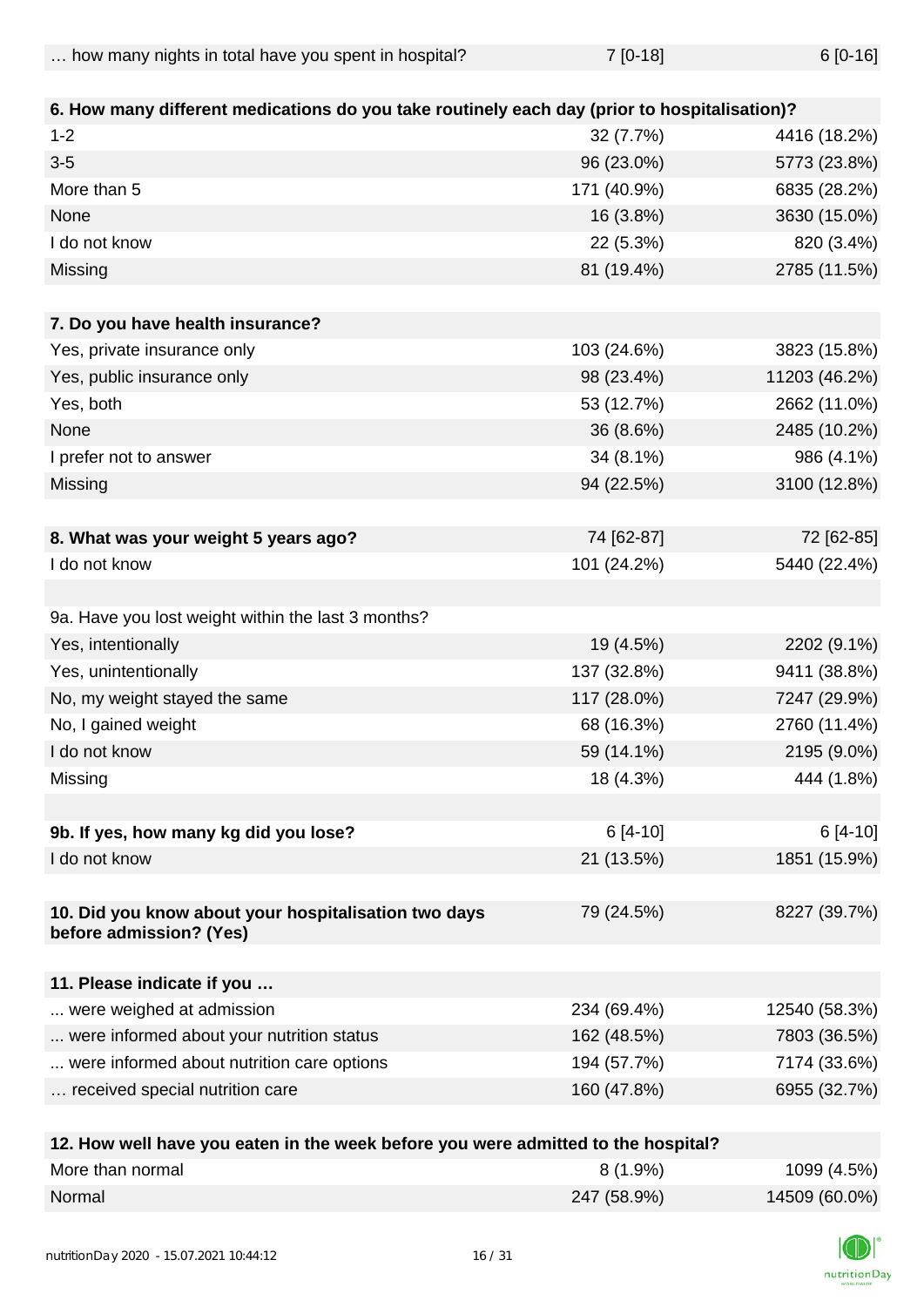| About 3/4 of normal<br>49 (11.7%)<br>2651 (11.0%)<br>About half of normal<br>68 (16.2%)<br>3062 (12.7%)<br>2263 (9.4%)<br>About a quarter to nearly nothing<br>37 (8.8%)<br>I do not know<br>231 (0.96%)<br>4(0.95%)<br>6(1.4%)<br>362 (1.5%)<br>Missing<br>13. In general, how satisfied are you with the food at the hospital?<br>Very satisfied<br>62 (14.8%)<br>5394 (22.3%)<br>Somewhat satisfied<br>163 (38.9%)<br>7204 (29.8%)<br><b>Neutral</b><br>56 (13.4%)<br>4214 (17.4%)<br><b>Dissatisfied</b><br>16 (3.8%)<br>1854 (7.7%)<br>673 (2.8%)<br>Very dissatisfied<br>16 (3.8%)<br>I do not know<br>23 (5.5%)<br>1694 (7.0%)<br>3144 (13.0%)<br>Missing<br>83 (19.8%)<br>14. Did you get any help with eating TODAY?<br>Yes, from family or friends<br>4(0.95%)<br>2177 (9.0%)<br>1475 (6.1%)<br>Yes, from hospital staff<br>45 (10.7%)<br>16830 (69.6%)<br>No<br>279 (66.6%)<br>I do not know<br>282 (1.2%)<br>3413 (14.1%)<br>Missing<br>91 (21.7%) |
|----------------------------------------------------------------------------------------------------------------------------------------------------------------------------------------------------------------------------------------------------------------------------------------------------------------------------------------------------------------------------------------------------------------------------------------------------------------------------------------------------------------------------------------------------------------------------------------------------------------------------------------------------------------------------------------------------------------------------------------------------------------------------------------------------------------------------------------------------------------------------------------------------------------------------------------------------------------|
|                                                                                                                                                                                                                                                                                                                                                                                                                                                                                                                                                                                                                                                                                                                                                                                                                                                                                                                                                                |
|                                                                                                                                                                                                                                                                                                                                                                                                                                                                                                                                                                                                                                                                                                                                                                                                                                                                                                                                                                |
|                                                                                                                                                                                                                                                                                                                                                                                                                                                                                                                                                                                                                                                                                                                                                                                                                                                                                                                                                                |
|                                                                                                                                                                                                                                                                                                                                                                                                                                                                                                                                                                                                                                                                                                                                                                                                                                                                                                                                                                |
|                                                                                                                                                                                                                                                                                                                                                                                                                                                                                                                                                                                                                                                                                                                                                                                                                                                                                                                                                                |
|                                                                                                                                                                                                                                                                                                                                                                                                                                                                                                                                                                                                                                                                                                                                                                                                                                                                                                                                                                |
|                                                                                                                                                                                                                                                                                                                                                                                                                                                                                                                                                                                                                                                                                                                                                                                                                                                                                                                                                                |
|                                                                                                                                                                                                                                                                                                                                                                                                                                                                                                                                                                                                                                                                                                                                                                                                                                                                                                                                                                |
|                                                                                                                                                                                                                                                                                                                                                                                                                                                                                                                                                                                                                                                                                                                                                                                                                                                                                                                                                                |
|                                                                                                                                                                                                                                                                                                                                                                                                                                                                                                                                                                                                                                                                                                                                                                                                                                                                                                                                                                |
|                                                                                                                                                                                                                                                                                                                                                                                                                                                                                                                                                                                                                                                                                                                                                                                                                                                                                                                                                                |
|                                                                                                                                                                                                                                                                                                                                                                                                                                                                                                                                                                                                                                                                                                                                                                                                                                                                                                                                                                |
|                                                                                                                                                                                                                                                                                                                                                                                                                                                                                                                                                                                                                                                                                                                                                                                                                                                                                                                                                                |
|                                                                                                                                                                                                                                                                                                                                                                                                                                                                                                                                                                                                                                                                                                                                                                                                                                                                                                                                                                |
|                                                                                                                                                                                                                                                                                                                                                                                                                                                                                                                                                                                                                                                                                                                                                                                                                                                                                                                                                                |
|                                                                                                                                                                                                                                                                                                                                                                                                                                                                                                                                                                                                                                                                                                                                                                                                                                                                                                                                                                |
|                                                                                                                                                                                                                                                                                                                                                                                                                                                                                                                                                                                                                                                                                                                                                                                                                                                                                                                                                                |
|                                                                                                                                                                                                                                                                                                                                                                                                                                                                                                                                                                                                                                                                                                                                                                                                                                                                                                                                                                |
|                                                                                                                                                                                                                                                                                                                                                                                                                                                                                                                                                                                                                                                                                                                                                                                                                                                                                                                                                                |
|                                                                                                                                                                                                                                                                                                                                                                                                                                                                                                                                                                                                                                                                                                                                                                                                                                                                                                                                                                |
|                                                                                                                                                                                                                                                                                                                                                                                                                                                                                                                                                                                                                                                                                                                                                                                                                                                                                                                                                                |
|                                                                                                                                                                                                                                                                                                                                                                                                                                                                                                                                                                                                                                                                                                                                                                                                                                                                                                                                                                |
| 15. Were you able to eat without interruption TODAY?<br>15256 (74.7%)<br>273 (86.1%)<br>(Yes)                                                                                                                                                                                                                                                                                                                                                                                                                                                                                                                                                                                                                                                                                                                                                                                                                                                                  |
|                                                                                                                                                                                                                                                                                                                                                                                                                                                                                                                                                                                                                                                                                                                                                                                                                                                                                                                                                                |
| 16a. Please indicate how much hospital food you ate for lunch or dinner TODAY:                                                                                                                                                                                                                                                                                                                                                                                                                                                                                                                                                                                                                                                                                                                                                                                                                                                                                 |
| About all<br>213 (50.8%)<br>11133 (46.0%)                                                                                                                                                                                                                                                                                                                                                                                                                                                                                                                                                                                                                                                                                                                                                                                                                                                                                                                      |
| 1/2<br>100 (23.9%)<br>6143 (25.4%)                                                                                                                                                                                                                                                                                                                                                                                                                                                                                                                                                                                                                                                                                                                                                                                                                                                                                                                             |
| 1/4<br>56 (13.4%)<br>3103 (12.8%)                                                                                                                                                                                                                                                                                                                                                                                                                                                                                                                                                                                                                                                                                                                                                                                                                                                                                                                              |
|                                                                                                                                                                                                                                                                                                                                                                                                                                                                                                                                                                                                                                                                                                                                                                                                                                                                                                                                                                |
| Nothing<br>39 (9.3%)<br>2802 (11.6%)                                                                                                                                                                                                                                                                                                                                                                                                                                                                                                                                                                                                                                                                                                                                                                                                                                                                                                                           |
| Missing<br>11 (2.6%)<br>996 (4.1%)                                                                                                                                                                                                                                                                                                                                                                                                                                                                                                                                                                                                                                                                                                                                                                                                                                                                                                                             |
|                                                                                                                                                                                                                                                                                                                                                                                                                                                                                                                                                                                                                                                                                                                                                                                                                                                                                                                                                                |
| 16b. The portion size of the meal I ordered TODAY was                                                                                                                                                                                                                                                                                                                                                                                                                                                                                                                                                                                                                                                                                                                                                                                                                                                                                                          |
| Standard<br>225 (53.7%)<br>13732 (56.8%)                                                                                                                                                                                                                                                                                                                                                                                                                                                                                                                                                                                                                                                                                                                                                                                                                                                                                                                       |
| Smaller<br>37 (8.8%)<br>2093 (8.7%)                                                                                                                                                                                                                                                                                                                                                                                                                                                                                                                                                                                                                                                                                                                                                                                                                                                                                                                            |
| Larger<br>29 (6.9%)<br>1046 (4.3%)                                                                                                                                                                                                                                                                                                                                                                                                                                                                                                                                                                                                                                                                                                                                                                                                                                                                                                                             |
| I do not know                                                                                                                                                                                                                                                                                                                                                                                                                                                                                                                                                                                                                                                                                                                                                                                                                                                                                                                                                  |
| 16 (3.8%)<br>2302 (9.5%)<br>112 (26.7%)<br>5004 (20.7%)                                                                                                                                                                                                                                                                                                                                                                                                                                                                                                                                                                                                                                                                                                                                                                                                                                                                                                        |
| Missing                                                                                                                                                                                                                                                                                                                                                                                                                                                                                                                                                                                                                                                                                                                                                                                                                                                                                                                                                        |
|                                                                                                                                                                                                                                                                                                                                                                                                                                                                                                                                                                                                                                                                                                                                                                                                                                                                                                                                                                |
| 17. If you did not eat everything of your meal, please tell us why:                                                                                                                                                                                                                                                                                                                                                                                                                                                                                                                                                                                                                                                                                                                                                                                                                                                                                            |
| I did not like the type of food offered<br>28 (14.4%)<br>1945 (16.1%)                                                                                                                                                                                                                                                                                                                                                                                                                                                                                                                                                                                                                                                                                                                                                                                                                                                                                          |
| I did not like the smell/taste of the food<br>11 (5.6%)<br>1480 (12.3%)<br>The food did not fit my cultural/religious preferences<br>127 (1.1%)                                                                                                                                                                                                                                                                                                                                                                                                                                                                                                                                                                                                                                                                                                                                                                                                                |

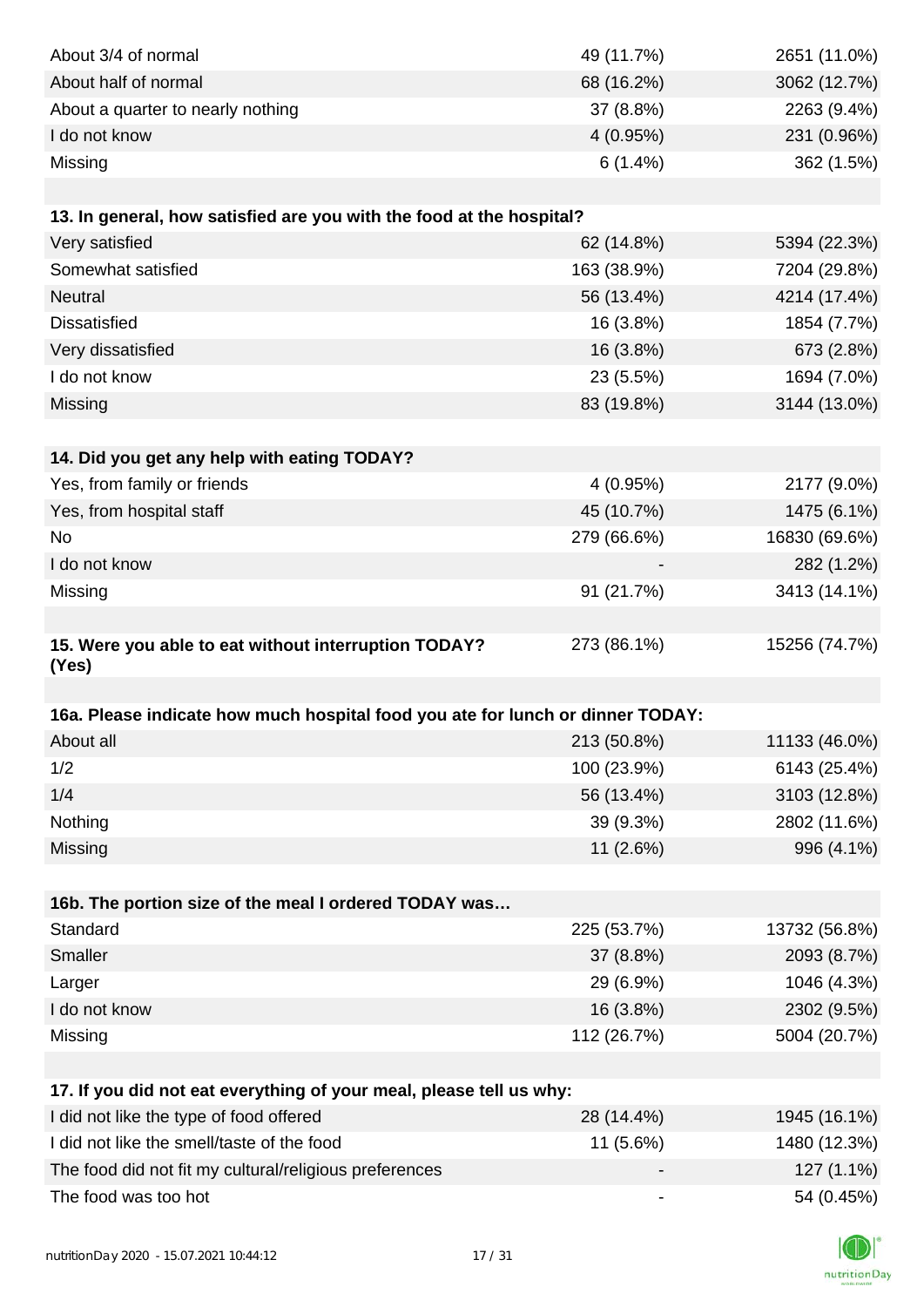|                | 281 (2.3%)   |
|----------------|--------------|
| $\blacksquare$ | 105 (0.87%)  |
| 50 (25.6%)     | 1991 (16.5%) |
| 46 (23.6%)     | 3586 (29.8%) |
| $10(5.1\%)$    | 716 (5.9%)   |
| 21 (10.8%)     | 1383 (11.5%) |
| $11(5.6\%)$    | 984 (8.2%)   |
| 21 (10.8%)     | 740 (6.1%)   |
| $4(2.1\%)$     | 191 (1.6%)   |
| $12(6.2\%)$    | 1088 (9.0%)  |
| 5(2.6%)        | 733 (6.1%)   |
| -              | 124 (1.0%)   |
| 62 (31.8%)     | 1823 (15.1%) |
|                |              |

|  |  |  | 18. Enter the number of glasses/cups of the drinks you consumed in the last 24 hours |  |
|--|--|--|--------------------------------------------------------------------------------------|--|
|--|--|--|--------------------------------------------------------------------------------------|--|

| Water                                                               | $4[3-5]$   | $3[2-6]$     |
|---------------------------------------------------------------------|------------|--------------|
| Tea                                                                 | $0[0-2]$   | $1[0-3]$     |
| Coffee                                                              | $2[1-3]$   | $1[1-2]$     |
| <b>Milk</b>                                                         | $0 [0-1]$  | $1[0-1]$     |
| Fruit juice                                                         | $0 [0-1]$  | $1[0-2]$     |
| Soft drinks                                                         | $0 [0-1]$  | $0 [0-1]$    |
| <b>Nutrition drink</b>                                              | $0[0-1]$   | $0[0-1]$     |
| Other                                                               | $0[0-1]$   | $0 [0-1]$    |
|                                                                     |            |              |
| 19a. Did you eat any food apart from hospital food<br><b>TODAY?</b> | 66 (21.0%) | 5831 (29.2%) |
|                                                                     |            |              |
| 19b. If yes, what did you eat?                                      |            |              |
| Sweet snacks                                                        | 35 (53.0%) | 1820 (31.2%) |
| Salty snacks                                                        | 9(13.6%)   | 645 (11.1%)  |
| Homemade food                                                       | $6(9.1\%)$ | 896 (15.4%)  |
| <b>Fruits</b>                                                       | 20 (30.3%) | 2357 (40.4%) |
| Dairy products                                                      | 12 (18.2%) | 686 (11.8%)  |
| Food delivered/restaurant                                           | 1(1.5%)    | 272 (4.7%)   |
| Sandwich                                                            | 5(7.6%)    | 347 (6.0%)   |
| Other                                                               | $4(6.1\%)$ | 795 (13.6%)  |
|                                                                     |            |              |
| 20. How has your food intake changed since your hospital admission? |            |              |
| Increased                                                           | 57 (13.6%) | 3329 (13.8%) |

| Increased       | 57 (13.6%)  | 3329 (13.8%) |
|-----------------|-------------|--------------|
| Decreased       | 81 (19.3%)  | 6808 (28.2%) |
| Stayed the same | 167 (39.9%) | 9055 (37.5%) |
| I do not know   | $29(6.9\%)$ | 1479 (6.1%)  |
| Missing         | 85 (20.3%)  | 3506 (14.5%) |

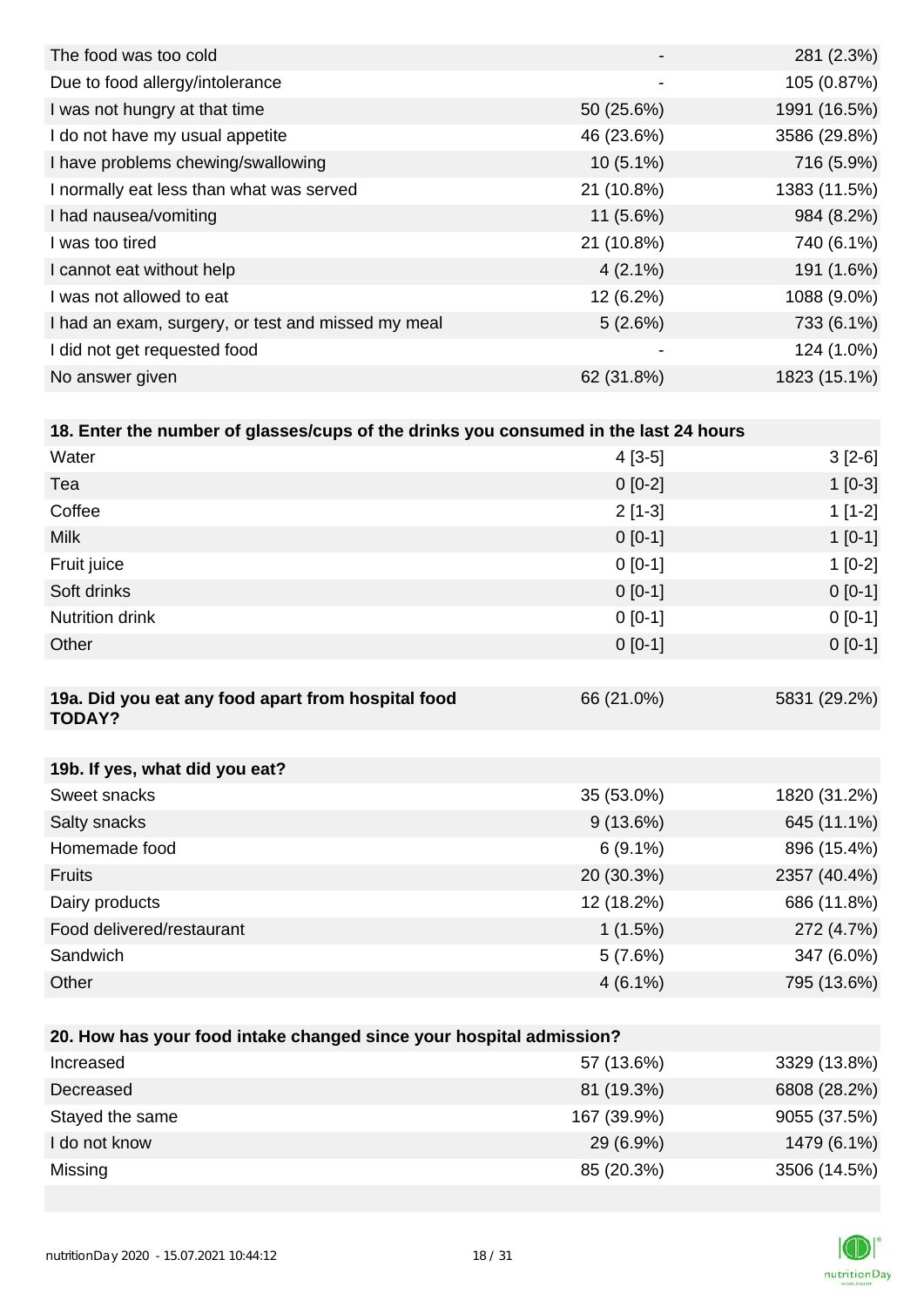| 21. TODAY I feel                                     |             |               |
|------------------------------------------------------|-------------|---------------|
| Stronger than at admission                           | 190 (45.3%) | 10558 (43.7%) |
| Weaker than at admission                             | 54 (12.9%)  | 4610 (19.1%)  |
| Same as at admission                                 | 122 (29.1%) | 6833 (28.3%)  |
| I was admitted today                                 | 15 (3.6%)   | 576 (2.4%)    |
| I do not know                                        | $35(8.4\%)$ | 1178 (4.9%)   |
| Missing                                              | 3(0.72%)    | 422 (1.7%)    |
|                                                      |             |               |
| 22. Can you walk without assistance TODAY?           |             |               |
| <b>Yes</b>                                           | 204 (48.7%) | 14229 (58.9%) |
| No, only with assistance                             | 154 (36.8%) | 5989 (24.8%)  |
| No, I stay in bed                                    | 45 (10.7%)  | 2912 (12.0%)  |
| Missing                                              | 16 (3.8%)   | 1047 (4.3%)   |
|                                                      |             |               |
| 23. Did anyone help you complete this questionnaire? | 276 (82.9%) | 13801 (65.2%) |

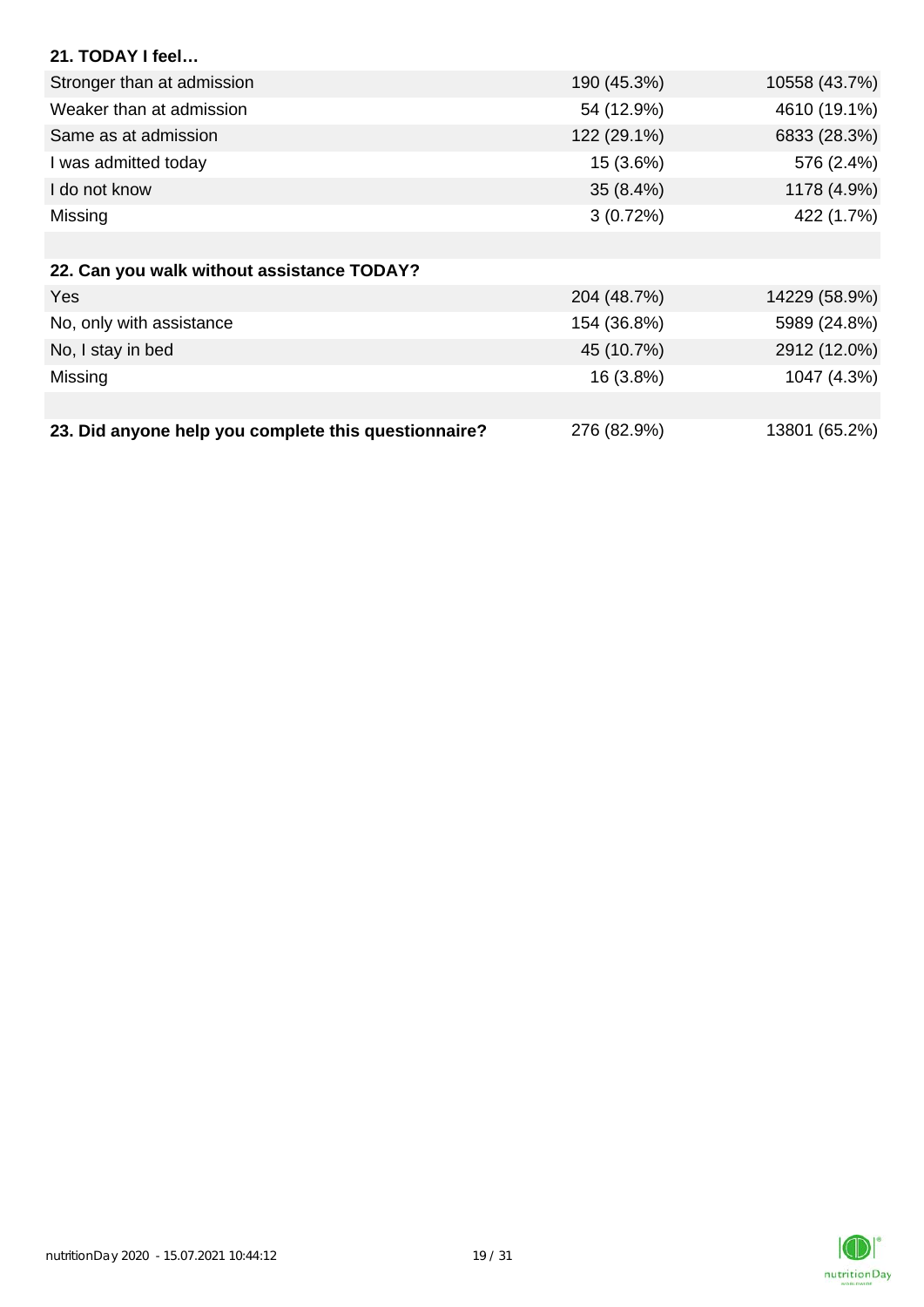| V. Oncology: Unit organisation and structures ("Sheet 1 onco")           |                     |                          |  |
|--------------------------------------------------------------------------|---------------------|--------------------------|--|
|                                                                          | <b>YOUR RESULTS</b> | <b>REFERENCE RESULTS</b> |  |
| Number of units with cancer patients:                                    | 3                   | 291                      |  |
|                                                                          |                     |                          |  |
| Computerized system in hospital:                                         | 3 units (100%) YES  | 265 units (91%) YES      |  |
|                                                                          |                     |                          |  |
| Nutritional treatment of cancer patients is part of overall<br>care plan | 3 units (100%) YES  | 268 units (92%) YES      |  |
| Nutritional treatment is considered                                      |                     |                          |  |
| Routinely                                                                | 3(100%)             | 187 (64,3%)              |  |
| When patient asks                                                        |                     | 81 (27,8%)               |  |
| When body weight loss > 10%                                              |                     | 98 (33,7%)               |  |
| During palliative phase                                                  |                     | 74 (25,4%)               |  |
| Other                                                                    |                     | 26 (8,93%)               |  |
| Missing                                                                  |                     | 18 (6,19%)               |  |
|                                                                          |                     |                          |  |
| Nutritional treatment is not part of the comprehensive approach due to   |                     |                          |  |
| Lack of evidence                                                         | -                   | 8(2,75%)                 |  |
| No knowledge of the field                                                |                     | 9(3,09%)                 |  |
| No reimbursement                                                         |                     | 6(2,06%)                 |  |
| It feeds the tumour                                                      |                     | $1(0,34\%)$              |  |
| Other                                                                    |                     | 11 (3,78%)               |  |
|                                                                          |                     |                          |  |
| Nutritional therapy used for cancer patients                             |                     |                          |  |
| Nutrition according to nutrition plan                                    | 2(66,7%)            | 206 (70,8%)              |  |
| Calculation of energy needs                                              | 3(100%)             | 201 (69,1%)              |  |
| Monitoring patients intake and use of oral supplements                   | $3(100\%)$          | 245 (84,2%)              |  |
| None                                                                     |                     | 5(1,72%)                 |  |
| Other                                                                    | $1(33,3\%)$         | 15 (5,15%)               |  |
| Missing                                                                  |                     | 8(2,75%)                 |  |
|                                                                          |                     |                          |  |
| Nutritional therapy is not used due to                                   |                     |                          |  |
| Lack of evidence                                                         |                     | 2(0,69%)                 |  |
| Lack of experience                                                       |                     | 6(2,06%)                 |  |
| No reimbursement                                                         |                     | 5(1,72%)                 |  |
| Lack of dietitians                                                       |                     | 6(2,06%)                 |  |
| Lack of other experts                                                    |                     | $1(0,34\%)$              |  |
| Other                                                                    |                     | 9(3,09%)                 |  |
| Missing                                                                  | -                   | 2(0,69%)                 |  |

**Assessment of parameters in cancer patients & methods used:**

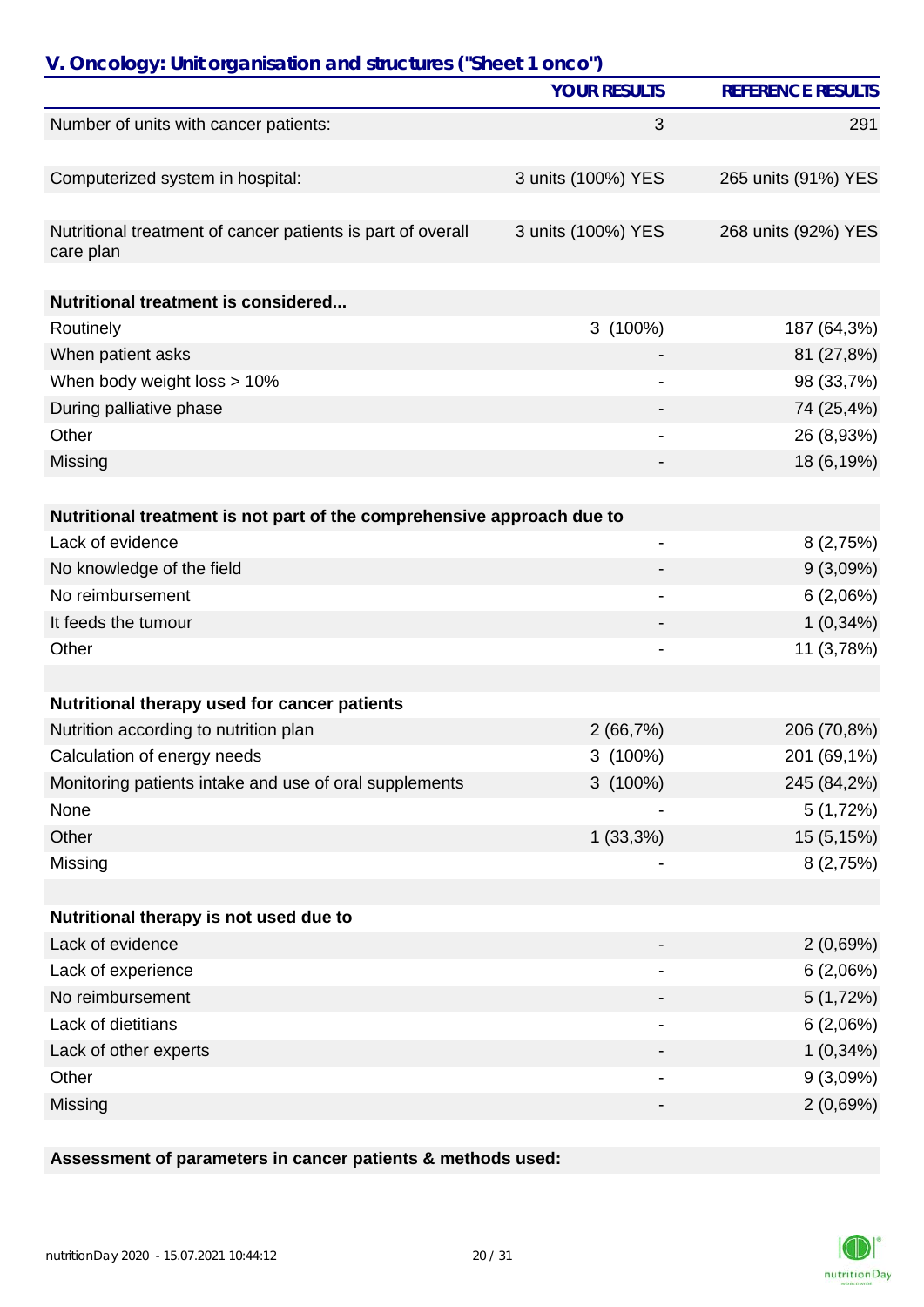| Anthropometry/Body composition: |                              |             |
|---------------------------------|------------------------------|-------------|
| <b>Body weight</b>              |                              |             |
| Regularly                       | 2(66,7%)                     | 199 (68,4%) |
| At chemotherapy                 | 1(33,3%)                     | 47 (16,2%)  |
| When necessary                  |                              | 35 (12,0%)  |
| Never                           | $\qquad \qquad \blacksquare$ | 5(1,72%)    |
| Unknown                         |                              | 2(0,69%)    |
| Missing                         |                              | 3(1,03%)    |
|                                 |                              |             |
| Anthropometrics (circumference) |                              |             |
| Regularly                       |                              | 42 (14,4%)  |
| At chemotherapy                 |                              | 6(2,06%)    |
| When necessary                  | 2(66,7%)                     | 98 (33,7%)  |
| <b>Never</b>                    | 1(33,3%)                     | 122 (41,9%) |
| Unknown                         |                              | 12 (4,12%)  |
| Missing                         | ۰                            | 11 (3,78%)  |
|                                 |                              |             |
| <b>BIA</b>                      |                              |             |
| Regularly                       |                              | 10(3,44%)   |
| At chemotherapy                 |                              | 3(1,03%)    |
| When necessary                  | 2(66,7%)                     | 90 (30,9%)  |
| <b>Never</b>                    | $1(33,3\%)$                  | 165 (56,7%) |
| Unknown                         |                              | 12 (4,12%)  |
| Missing                         | $\qquad \qquad \blacksquare$ | 11 (3,78%)  |
|                                 |                              |             |
| <b>CT SCAN</b>                  |                              |             |
| Regularly                       |                              | 9(3,09%)    |
| At chemotherapy                 |                              | 3(1,03%)    |
| When necessary                  | 2(66,7%)                     | 67 (23,0%)  |
| Never                           | $1(33,3\%)$                  | 176 (60,5%) |
| Unknown                         |                              | 24 (8,25%)  |
| Missing                         |                              | 12 (4,12%)  |
|                                 |                              |             |
| <b>DEXA</b>                     |                              |             |
| Regularly                       |                              | 5(1,72%)    |
| At chemotherapy                 |                              | $1(0,34\%)$ |
| When necessary                  | 1(33,3%)                     | 47 (16,2%)  |
| Never                           | 2(66,7%)                     | 197 (67,7%) |
| Unknown                         |                              | 28 (9,62%)  |
| Missing                         | -                            | 13 (4,47%)  |
|                                 |                              |             |
| <b>Other (body composition)</b> |                              |             |
| Regularly                       |                              | 8(2,75%)    |
| At chemotherapy                 |                              | 2(0,69%)    |
|                                 |                              | $\sqrt{2}$  |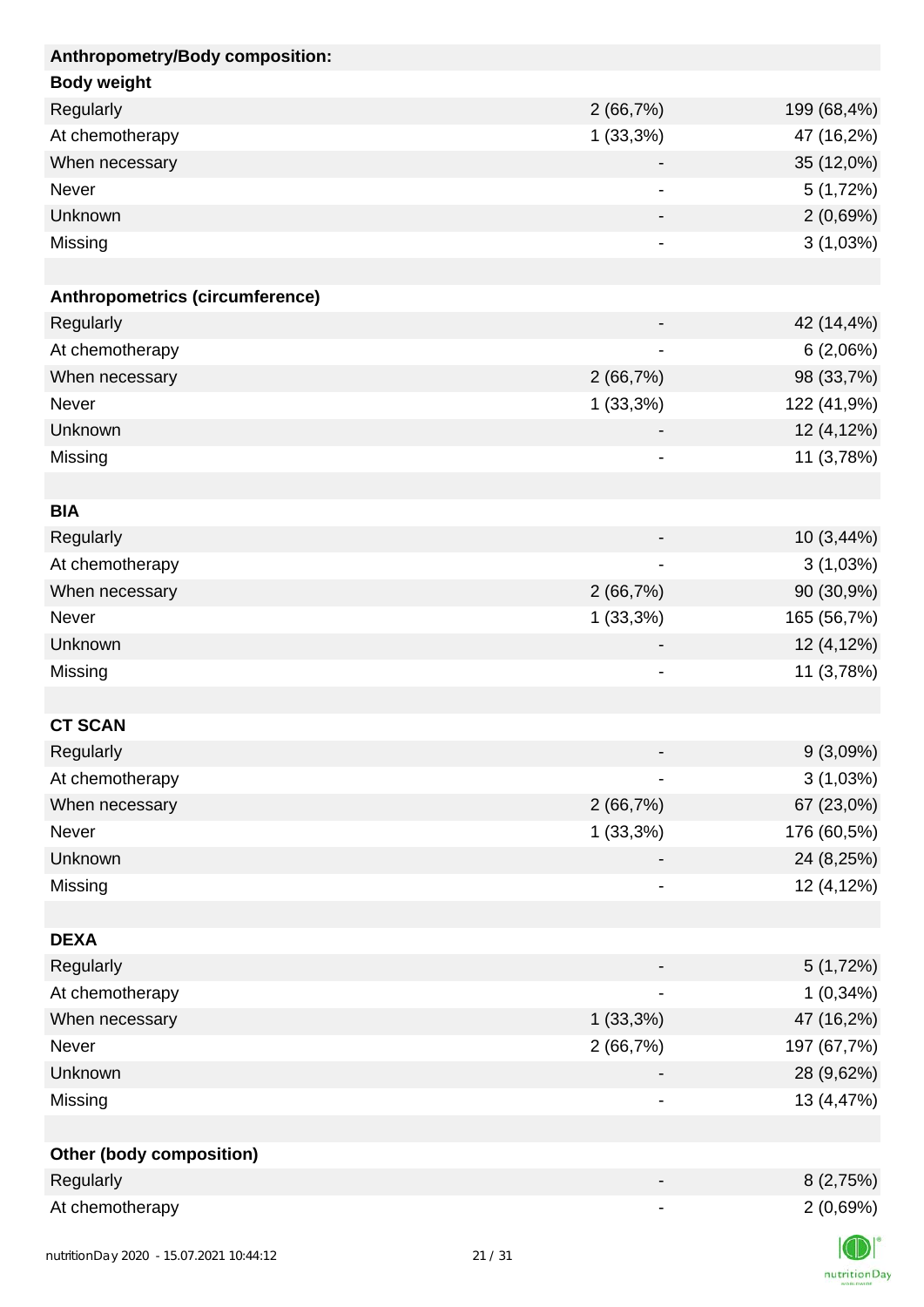| When necessary                           |       |             | 42 (14,4%)  |
|------------------------------------------|-------|-------------|-------------|
| Never                                    |       | 1(33,3%)    | 104 (35,7%) |
| Unknown                                  |       | $1(33,3\%)$ | 38 (13,1%)  |
| Missing                                  |       | 1(33,3%)    | 97 (33,3%)  |
|                                          |       |             |             |
| <b>Body function:</b>                    |       |             |             |
| Handgrip                                 |       |             |             |
| Regularly                                |       |             | 16 (5,50%)  |
| At chemotherapy                          |       |             | 8(2,75%)    |
| When necessary                           |       | 1(33,3%)    | 90 (30,9%)  |
| <b>Never</b>                             |       | 2(66,7%)    | 153 (52,6%) |
| Unknown                                  |       |             | 14 (4,81%)  |
| Missing                                  |       |             | 10 (3,44%)  |
|                                          |       |             |             |
| 6-minutes walking test                   |       |             |             |
| Regularly                                |       |             | 10 (3,44%)  |
| At chemotherapy                          |       |             | $7(2,41\%)$ |
| When necessary                           |       | 2(66,7%)    | 68 (23,4%)  |
| <b>Never</b>                             |       | $1(33,3\%)$ | 170 (58,4%) |
| Unknown                                  |       | -           | 20 (6,87%)  |
| Missing                                  |       |             | 16 (5,50%)  |
|                                          |       |             |             |
| <b>Other (body function)</b>             |       |             |             |
| Regularly                                |       |             | 14 (4,81%)  |
| At chemotherapy                          |       |             | $1(0,34\%)$ |
| When necessary                           |       | -           | 55 (18,9%)  |
| Never                                    |       | 1(33,3%)    | 108 (37,1%) |
| Unknown                                  |       |             | 33 (11,3%)  |
| Missing                                  |       | 2(66,7%)    | 80 (27,5%)  |
|                                          |       |             |             |
| Nutritional requirements, calculated     |       |             |             |
| Regularly                                |       | $1(33,3\%)$ | 87 (29,9%)  |
| At chemotherapy                          |       | $1(33,3\%)$ | 4 (1,37%)   |
| When necessary                           |       | 1(33,3%)    | 135 (46,4%) |
| <b>Never</b>                             |       |             | 20 (6,87%)  |
| Unknown                                  |       |             | 6(2,06%)    |
| Missing                                  |       | -           | 39 (13,4%)  |
|                                          |       |             |             |
| <b>Nutritional intake:</b>               |       |             |             |
| <b>Every meal</b>                        |       |             |             |
| Regularly                                |       | 1(33,3%)    | 78 (26,8%)  |
| At chemotherapy                          |       |             | 3(1,03%)    |
| When necessary                           |       | 2(66,7%)    | 124 (42,6%) |
| Never                                    |       |             | 31 (10,7%)  |
|                                          |       |             |             |
| nutrition Day 2020 - 15.07.2021 10:44:12 | 22/31 |             |             |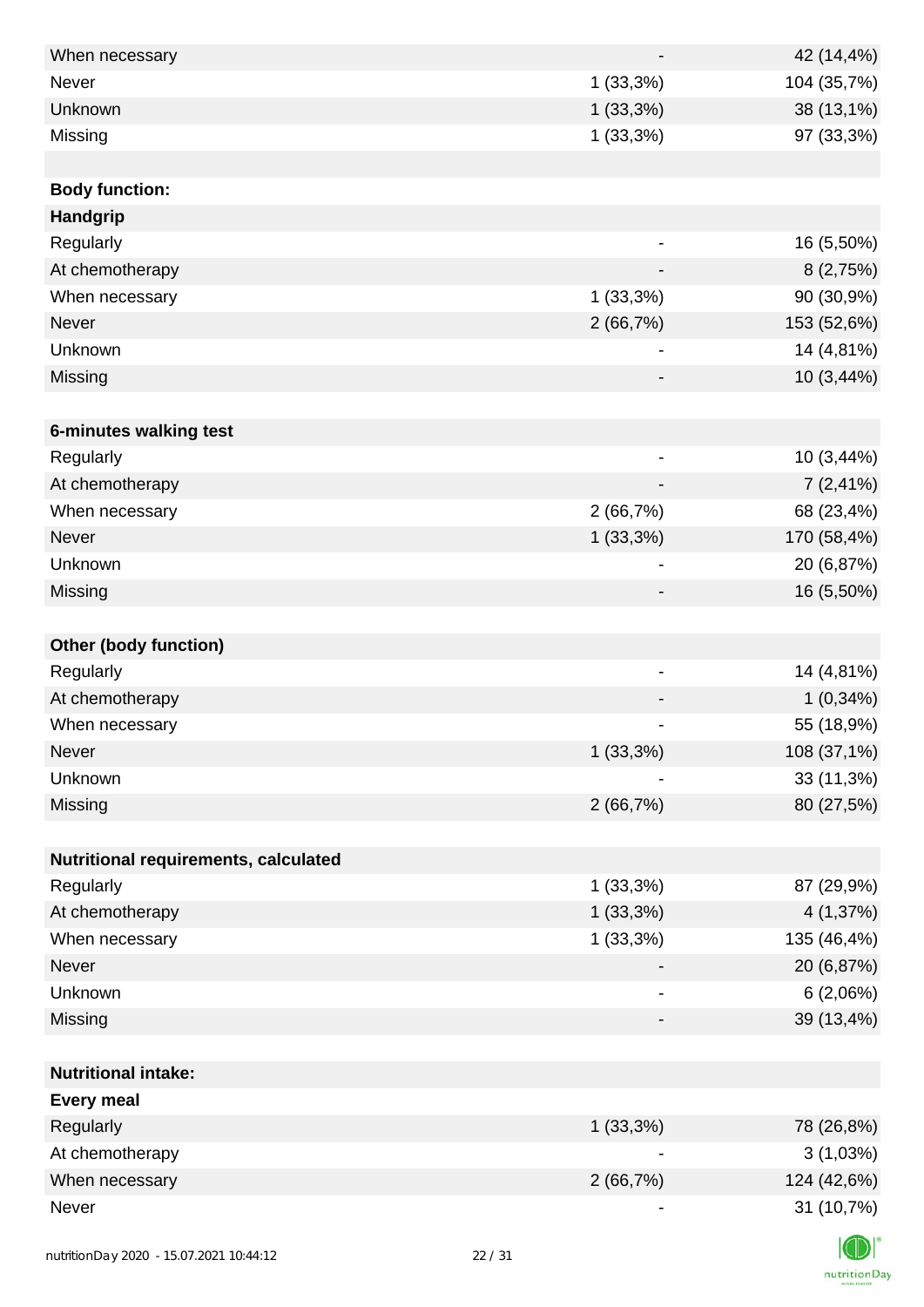| Unknown                    |             | 15 (5,15%)  |
|----------------------------|-------------|-------------|
| Missing                    |             | 40 (13,7%)  |
|                            |             |             |
| 1 meal per day             |             |             |
| Regularly                  |             | 33 (11,3%)  |
| At chemotherapy            | -           | 4 (1,37%)   |
| When necessary             | 1(33,3%)    | 90 (30,9%)  |
| Never                      | 1(33,3%)    | 59 (20,3%)  |
| Unknown                    |             | 20 (6,87%)  |
| Missing                    | 1(33,3%)    | 85 (29,2%)  |
|                            |             |             |
| 2 meals per day            |             |             |
| Regularly                  |             | 32 (11,0%)  |
| At chemotherapy            |             | 3(1,03%)    |
| When necessary             | 1(33,3%)    | 89 (30,6%)  |
| Never                      | $1(33,3\%)$ | 60 (20,6%)  |
| Unknown                    |             | 20 (6,87%)  |
| Missing                    | 1(33,3%)    | 87 (29,9%)  |
|                            |             |             |
| 24h recall                 |             |             |
| Regularly                  | $1(33,3\%)$ | 63 (21,6%)  |
| At chemotherapy            | 1(33,3%)    | 8(2,75%)    |
| When necessary             | $1(33,3\%)$ | 117 (40,2%) |
| Never                      |             | 39 (13,4%)  |
| Unknown                    |             | 14 (4,81%)  |
| Missing                    |             | 50 (17,2%)  |
|                            |             |             |
| Other (nutritional intake) |             |             |
| Regularly                  |             | 14 (4,81%)  |
| At chemotherapy            | -           | $1(0,34\%)$ |
| When necessary             |             | 62 (21,3%)  |
| Never                      | 1(33,3%)    | 46 (15,8%)  |
| Unknown                    |             | 35 (12,0%)  |
| Missing                    | 2(66,7%)    | 133 (45,7%) |
|                            |             |             |
| Questionnaire completed by |             |             |
| <b>Dietitian</b>           | $3(100\%)$  | 128 (44,0%) |
| <b>Nurse</b>               |             | 69 (23,7%)  |
| Physician                  |             | 56 (19,2%)  |
| Nutritional scientist      |             | 30 (10,3%)  |
| Other                      |             | 2(0,69%)    |
| Missing                    |             | 6(2,06%)    |

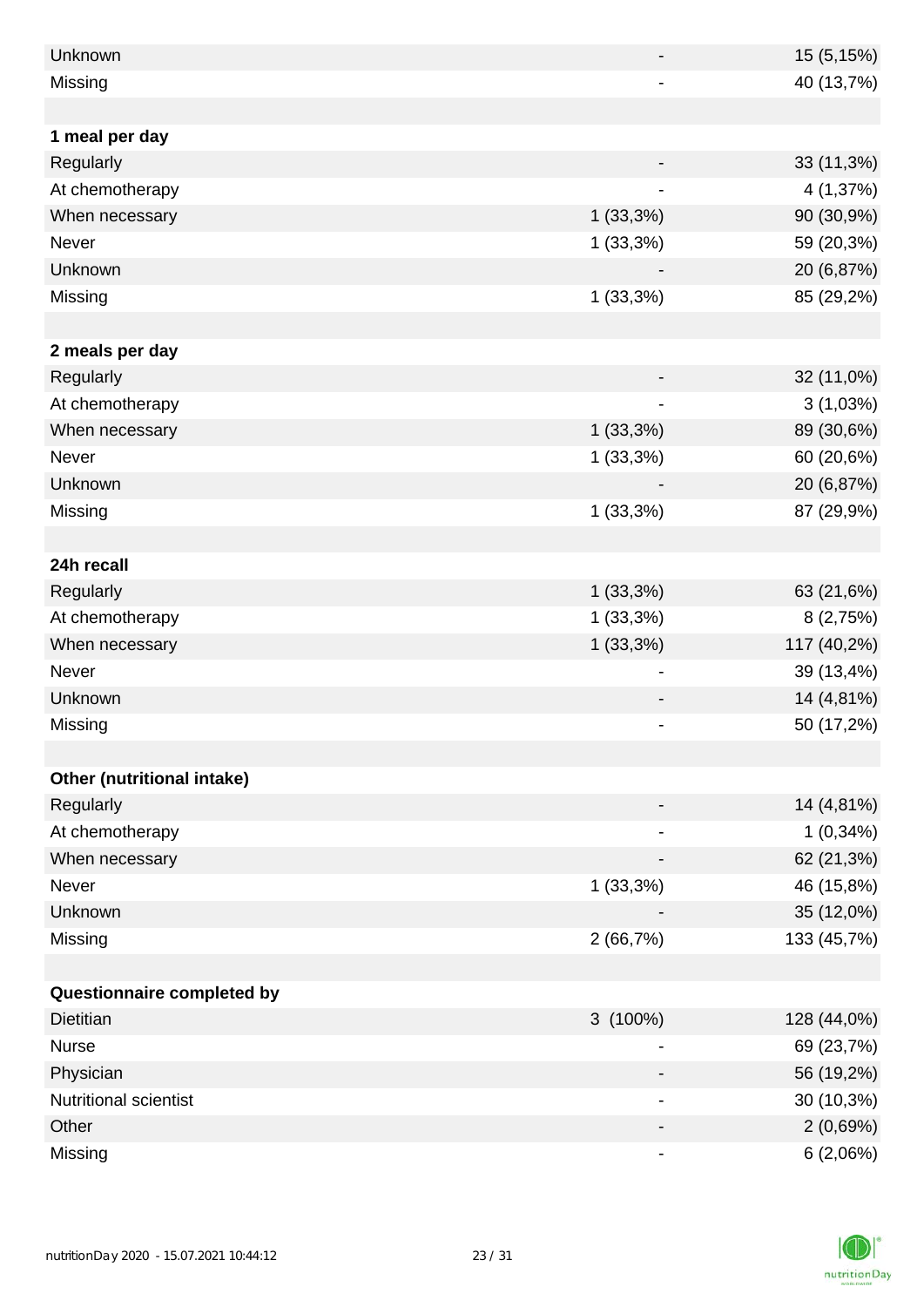| V. Oncology: Cancer patients - Diagnosis & therapy ("Sheet 2 onco") |                     |                          |  |
|---------------------------------------------------------------------|---------------------|--------------------------|--|
|                                                                     | <b>YOUR RESULTS</b> | <b>REFERENCE RESULTS</b> |  |
| Number of patients completing Sheet 2_onco:                         | 27                  | 2862                     |  |
|                                                                     |                     |                          |  |
| Demographic data:                                                   |                     |                          |  |
| Age (years)                                                         | 69 [32-85]          | 64 [18-120]              |  |
| Female gender                                                       | 14 (51,9%)          | 1301 (45,5%)             |  |
| Weight (kg)                                                         | $86,7 \pm 19,3$     | $67,0 \pm 16,8$          |  |
| Height (cm)                                                         | $173,4 \pm 10,2$    | $165,5 \pm 9,8$          |  |
| BMI (kg/m2)                                                         | $28,7 \pm 5,7$      | $24,3 \pm 5,0$           |  |
|                                                                     |                     |                          |  |
| Outpatient (o)/Ward (w)                                             |                     |                          |  |
| Outpatient(o)                                                       |                     | 118 (4,12%)              |  |
| Ward (w)                                                            | 27 (100%)           | 2736 (95,6%)             |  |
| Missing                                                             |                     | 8(0,28%)                 |  |
|                                                                     |                     |                          |  |
| <b>Goal of Therapy</b>                                              |                     |                          |  |
| Curative                                                            | 19 (70,4%)          | 1803 (63,0%)             |  |
| Palliative                                                          | 8 (29,6%)           | 895 (31,3%)              |  |
| Terminal                                                            |                     | 96 (3,35%)               |  |
| Missing                                                             |                     | 68 (2,38%)               |  |
|                                                                     |                     |                          |  |
| <b>Reason for admission</b>                                         |                     |                          |  |
| Clinical diagnostics                                                | 1(3,70%)            | 368 (12,9%)              |  |
| Therapy                                                             | 15 (55,6%)          | 1326 (46,3%)             |  |
| Surgery related                                                     |                     | 515 (18,0%)              |  |
| <b>Treatment complications</b>                                      | 10 (37,0%)          | 409 (14,3%)              |  |
| Poor health status                                                  | 4 (14,8%)           | 386 (13,5%)              |  |
| Independent care difficult                                          |                     | 25 (0,87%)               |  |
| Missing                                                             |                     | 2(0,07%)                 |  |
|                                                                     |                     |                          |  |
| <b>Present cancer diagnosis</b>                                     |                     |                          |  |
| <b>Breast</b>                                                       | $2(7, 41\%)$        | 223 (7,79%)              |  |
| Colon, rectum                                                       | $2(7, 41\%)$        | 395 (13,8%)              |  |
| Prostate                                                            | $2(7, 41\%)$        | 107 (3,74%)              |  |
| Lung                                                                | $2(7, 41\%)$        | 306 (10,7%)              |  |
| <b>Skin</b>                                                         | $3(11,1\%)$         | 25 (0,87%)               |  |
| Kidney/bladder                                                      | 5(18,5%)            | 126 (4,40%)              |  |
| Gastric/oesophageal                                                 | 1(3,70%)            | 291 (10,2%)              |  |
| Pancreas                                                            |                     | 133 (4,65%)              |  |
| Lymphoma                                                            | 1(3,70%)            | 232 (8,11%)              |  |
| Ears nose throat (ENT)                                              |                     | 114 (3,98%)              |  |
| Leukaemia                                                           |                     | 241 (8,42%)              |  |

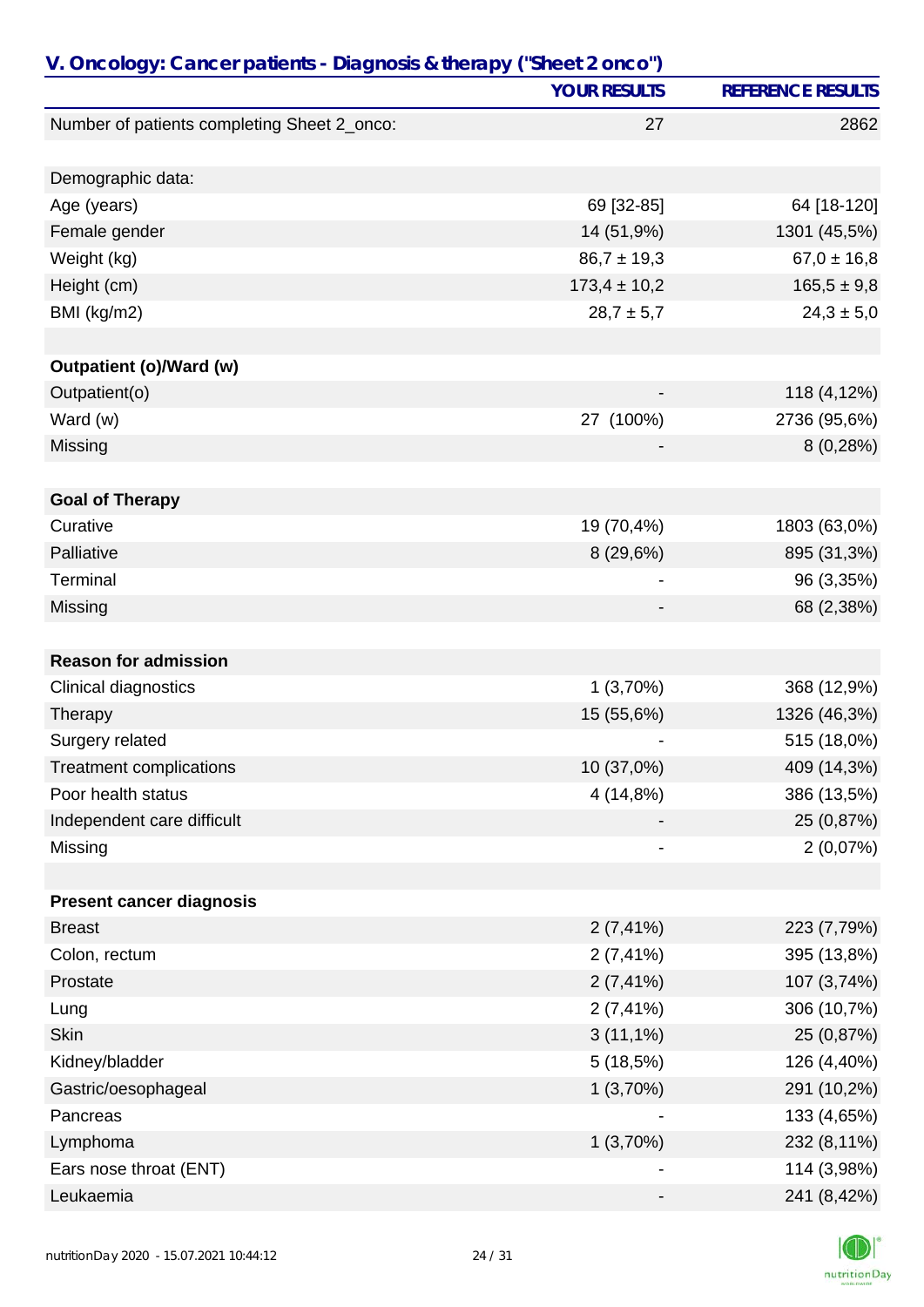| <b>Genital tract</b>           |              | 115 (4,02%) |
|--------------------------------|--------------|-------------|
| Liver                          | 1(3,70%)     | 194 (6,78%) |
| Sarcoma                        | 1(3,70%)     | 47 (1,64%)  |
| <b>Brain</b>                   | 1(3,70%)     | 47 (1,64%)  |
| <b>Testicular</b>              |              | 19 (0,66%)  |
| Other                          | $6(22,2\%)$  | 332 (11,6%) |
| Missing                        |              | 42 (1,47%)  |
|                                |              |             |
| <b>Time since diagnosis</b>    |              |             |
| 0-2 months                     | 6(22,2%)     | 823 (28,8%) |
| 3-5 months                     | $6(22,2\%)$  | 486 (17,0%) |
| 6-12 months                    | $3(11,1\%)$  | 494 (17,3%) |
| 1-2 years                      | 5(18,5%)     | 371 (13,0%) |
| 2-4 years                      | 5(18,5%)     | 272 (9,50%) |
| > 4 years                      | $2(7, 41\%)$ | 297 (10,4%) |
| Missing                        |              | 69 (2,41%)  |
|                                |              |             |
| <b>Cancer staging</b>          |              |             |
| 0=Carcinoma in situ            |              | 141 (4,93%) |
| <b>I=Localized</b>             | $3(11,1\%)$  | 540 (18,9%) |
| II=Early locally advanced      | 7 (25,9%)    | 482 (16,8%) |
| III=Late locally advanced      | 4 (14,8%)    | 436 (15,2%) |
| IV=Metastasised                | 13 (48,1%)   | 871 (30,4%) |
| Missing                        |              | 392 (13,7%) |
|                                |              |             |
| Time since first therapy start |              |             |
| No therapy                     | 1(3,70%)     | 237 (8,28%) |
| Tumour staging/diagnosis       | 1(3,70%)     | 311 (10,9%) |
| 0-2 months                     | 11 (40,7%)   | 814 (28,4%) |
| 3-5 months                     | 4 (14,8%)    | 381 (13,3%) |
| 6-12 months                    | 4 (14,8%)    | 422 (14,7%) |
| 1-2 years                      | $3(11,1\%)$  | 298 (10,4%) |
| 2-4 years                      | $3(11,1\%)$  | 223 (7,79%) |
| > 4 years                      | 1(3,70%)     | 228 (7,97%) |
| Missing                        |              | 60 (2,10%)  |
|                                |              |             |
| <b>Therapy situation</b>       |              |             |
| Diagnosis                      | 1(3,70%)     | 309 (10,8%) |
| Chemotherapy 1st line          | 12 (44,4%)   | 622 (21,7%) |
| Chemotherapy > 1st line        | $3(11,1\%)$  | 518 (18,1%) |
| Radiotherapy                   | 1(3,70%)     | 271 (9,47%) |
| Target therapy                 | 6(22,2%)     | 74 (2,59%)  |
| Hormone therapy                | $2(7, 41\%)$ | 31 (1,08%)  |
| Palliative                     | $2(7, 41\%)$ | 242 (8,46%) |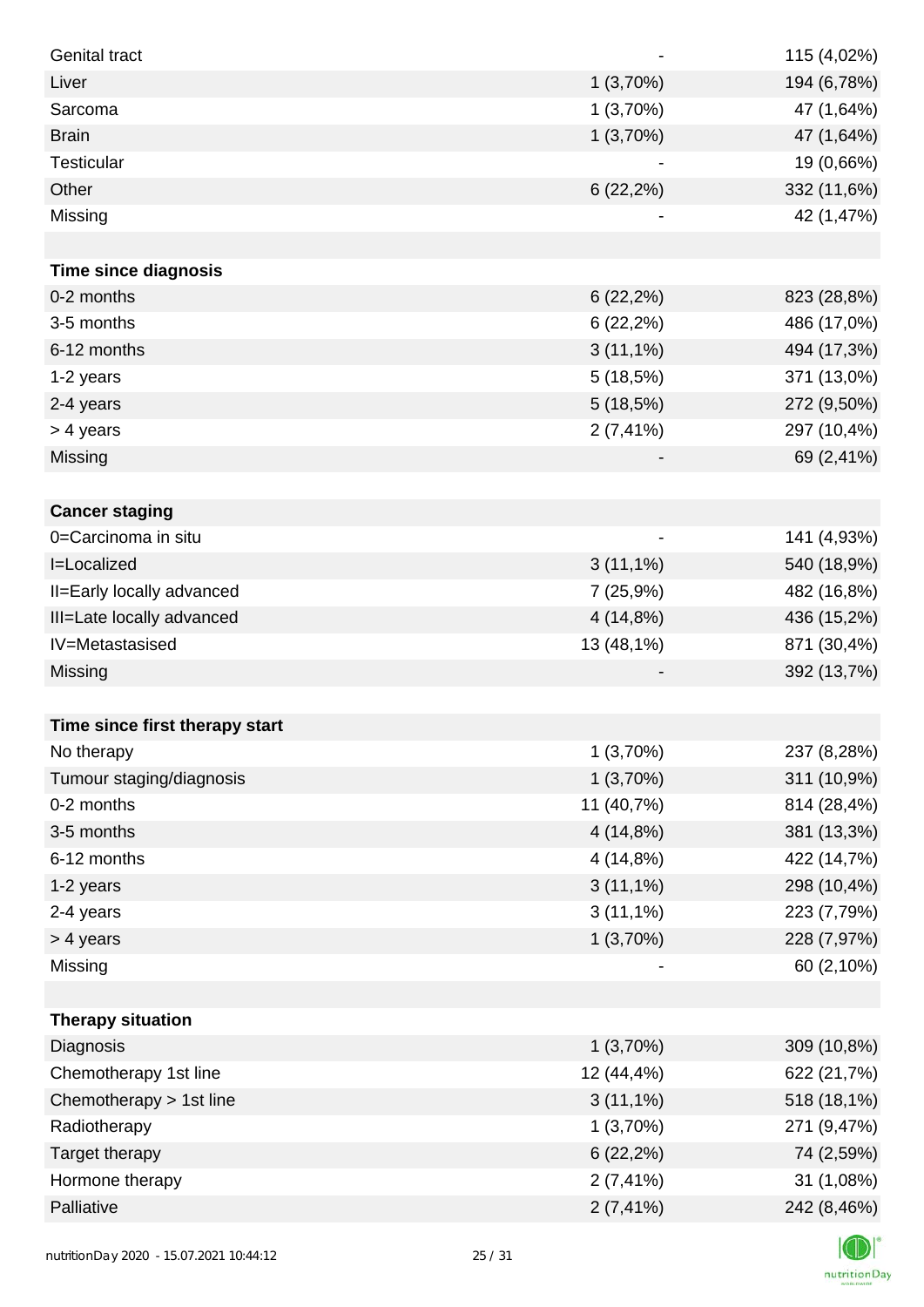| Surgery                                                                                  |              | 632 (22,1%)  |
|------------------------------------------------------------------------------------------|--------------|--------------|
| Cancer related complications                                                             | $2(7, 41\%)$ | 285 (9,96%)  |
| Therapy related complications                                                            |              | 119 (4,16%)  |
| Missing                                                                                  |              | 64 (2,24%)   |
|                                                                                          |              |              |
| <b>Infections</b>                                                                        |              |              |
| None                                                                                     | 11 (40,7%)   | 2103 (73,5%) |
| Local                                                                                    | 6(22,2%)     | 430 (15,0%)  |
| General                                                                                  | 9(33,3%)     | 241 (8,42%)  |
| Missing                                                                                  | 1(3,70%)     | 88 (3,07%)   |
|                                                                                          |              |              |
| <b>Nutrition Treatment</b>                                                               |              |              |
| No special diet                                                                          | 10 (37,0%)   | 1203 (42,0%) |
| Individualized diet plan                                                                 | 12 (44,4%)   | 798 (27,9%)  |
| Energy rich/protein rich ONS                                                             | 12 (44,4%)   | 577 (20,2%)  |
| Enteral nutrition (via NGT/PEG)                                                          |              | 143 (5,00%)  |
| Parenteral nutrition                                                                     | $2(7, 41\%)$ | 213 (7,44%)  |
| ONS enriched with special nutrients                                                      |              | 103 (3,60%)  |
| Special nutrients (EPA, branched chained amino acids,<br>glutamine, arginine, carnitine) |              | 39 (1,36%)   |
| Personal preferences                                                                     | 8(29,6%)     | 324 (11,3%)  |
| Counselling                                                                              | 6(22,2%)     | 214 (7,48%)  |
| Other                                                                                    |              | 117 (4,09%)  |
| Missing                                                                                  |              | 1(0,03%)     |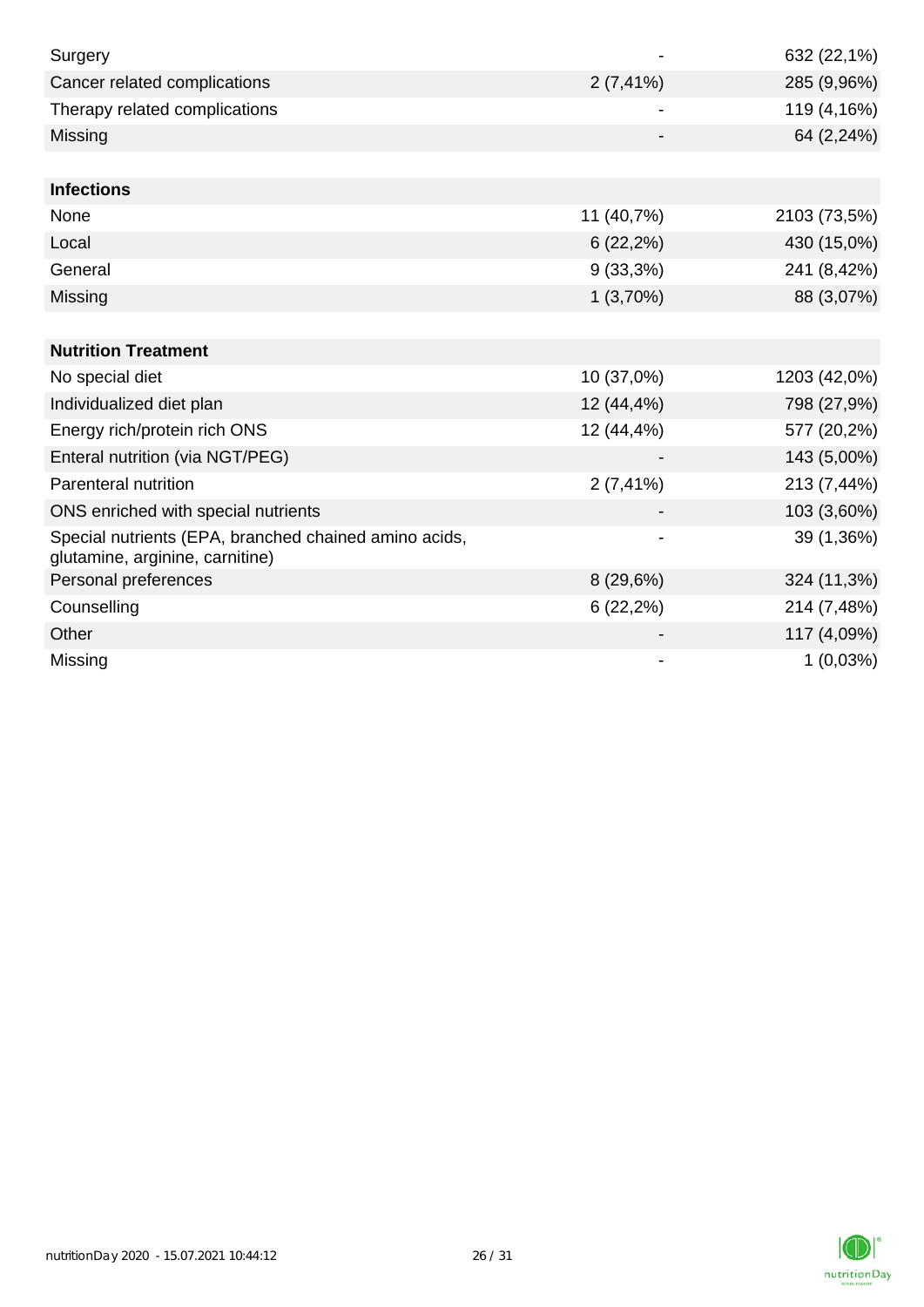| V. Oncology: Cancer patients - Appetite, food intake & quality of life ("Sheet 3 onco") |                     |                          |  |
|-----------------------------------------------------------------------------------------|---------------------|--------------------------|--|
|                                                                                         | <b>YOUR RESULTS</b> | <b>REFERENCE RESULTS</b> |  |
| Number of patients completing Sheet 3_onco:                                             | 27                  | 2832                     |  |
|                                                                                         |                     |                          |  |
| Body weight prior to becoming ill                                                       | 86 [52-120]         | 70 [17-196]              |  |
|                                                                                         |                     |                          |  |
| Actual body weight                                                                      | 80 [52-119]         | 65 [11-196]              |  |
|                                                                                         |                     |                          |  |
| Change in weight was                                                                    |                     |                          |  |
| Intentional                                                                             | $2(7, 41\%)$        | 129 (4,51%)              |  |
| Unintentional                                                                           | 13 (48,1%)          | 1854 (64,8%)             |  |
| Weight is stable                                                                        | $6(22,2\%)$         | 476 (16,6%)              |  |
| Missing                                                                                 | 5(18,5%)            | 89 (3,11%)               |  |
|                                                                                         |                     |                          |  |
| During the last week                                                                    |                     |                          |  |
| Patients who have had pain:                                                             |                     |                          |  |
| Not at all                                                                              | 12 (44,4%)          | 962 (33,6%)              |  |
| A little                                                                                | 8(29,6%)            | 867 (30,3%)              |  |
| Quite a bit                                                                             | $2(7, 41\%)$        | 476 (16,6%)              |  |
| Very much                                                                               | 5(18,5%)            | 340 (11,9%)              |  |
| Missing                                                                                 |                     | 196 (6,85%)              |  |
|                                                                                         |                     |                          |  |
| Patients who needed a rest:                                                             |                     |                          |  |
| Not at all                                                                              | 5(18,5%)            | 590 (20,6%)              |  |
| A little                                                                                | $9(33,3\%)$         | 881 (30,8%)              |  |
| Quite a bit                                                                             | 8(29,6%)            | 679 (23,7%)              |  |
| Very much                                                                               | 5(18,5%)            | 480 (16,8%)              |  |
| Missing                                                                                 |                     | 204 (7,13%)              |  |
|                                                                                         |                     |                          |  |
| Patients who felt weak:                                                                 |                     |                          |  |
| Not at all                                                                              | 8(29,6%)            | 600 (21,0%)              |  |
| A little                                                                                | 6(22,2%)            | 891 (31,1%)              |  |
| Quite a bit                                                                             | 8(29,6%)            | 682 (23,8%)              |  |
| Very much                                                                               | 5(18,5%)            | 472 (16,5%)              |  |
| Missing                                                                                 |                     | 197 (6,88%)              |  |
|                                                                                         |                     |                          |  |
| Patients who felt depressed:                                                            |                     |                          |  |
| Not at all                                                                              | 11 (40,7%)          | 1073 (37,5%)             |  |
| A little                                                                                | 12 (44,4%)          | 858 (30,0%)              |  |
| Quite a bit                                                                             | 4(14,8%)            | 429 (15,0%)              |  |
| Very much                                                                               |                     | 251 (8,77%)              |  |
| Missing                                                                                 |                     | 209 (7,30%)              |  |
|                                                                                         |                     |                          |  |

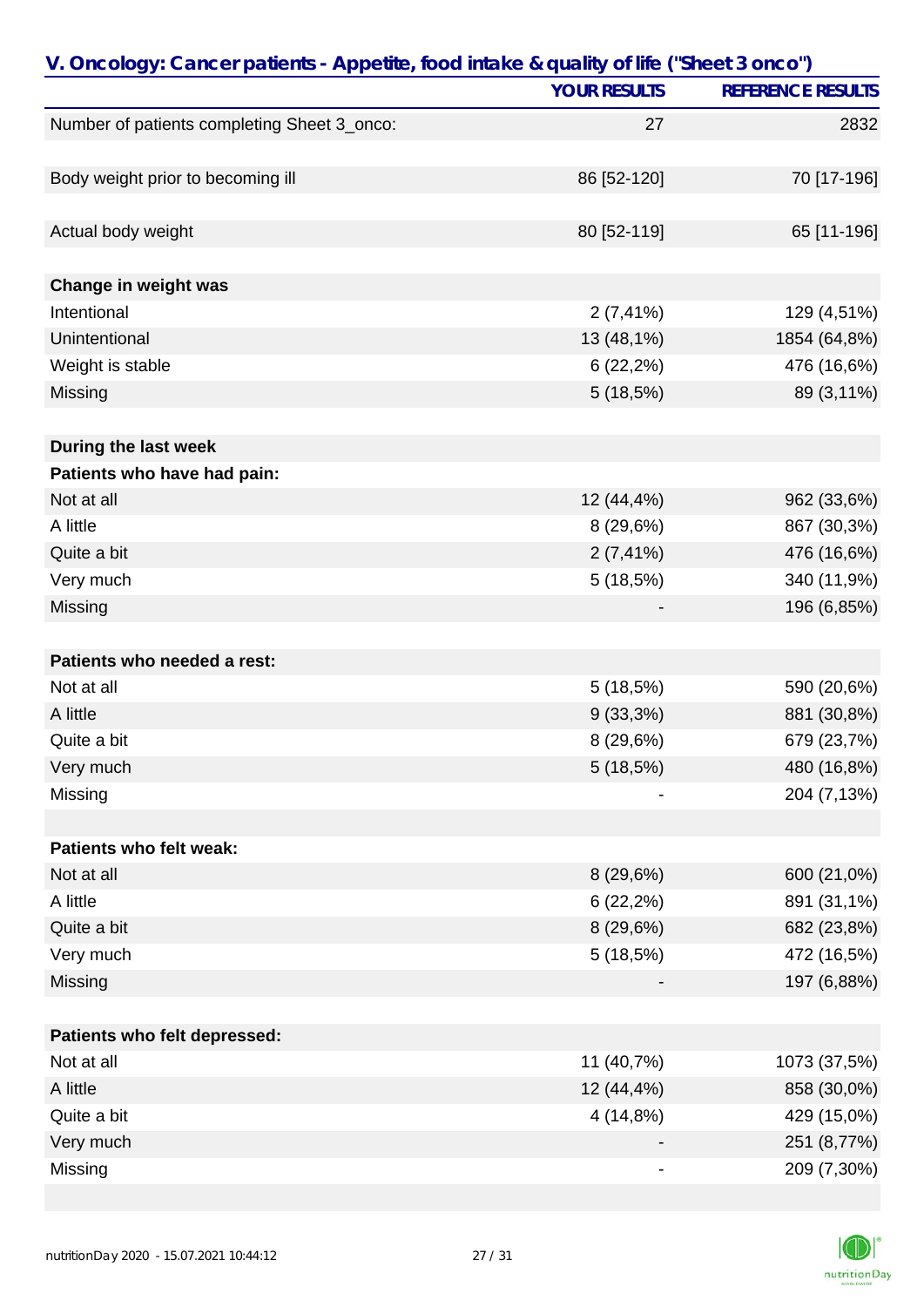| Patients who were tired:                                    |              |              |
|-------------------------------------------------------------|--------------|--------------|
| Not at all                                                  | 4 (14,8%)    | 621 (21,7%)  |
| A little                                                    | 10 (37,0%)   | 927 (32,4%)  |
| Quite a bit                                                 | 8(29,6%)     | 643 (22,5%)  |
| Very much                                                   | 5(18,5%)     | 444 (15,5%)  |
| Missing                                                     |              | 200 (6,99%)  |
|                                                             |              |              |
| Patients whose pain interfered with their daily activities: |              |              |
| Not at all                                                  | 15 (55,6%)   | 1081 (37,8%) |
| A little                                                    | $3(11,1\%)$  | 684 (23,9%)  |
| Quite a bit                                                 | 6(22,2%)     | 480 (16,8%)  |
| Very much                                                   | $3(11,1\%)$  | 365 (12,8%)  |
| Missing                                                     |              | 215 (7,51%)  |
|                                                             |              |              |
| Patients who lacked appetite:                               |              |              |
| Not at all                                                  | 15 (55,6%)   | 980 (34,2%)  |
| A little                                                    | $2(7, 41\%)$ | 721 (25,2%)  |
| Quite a bit                                                 | 4(14,8%)     | 507 (17,7%)  |
| Very much                                                   | $6(22,2\%)$  | 418 (14,6%)  |
| Missing                                                     |              | 206 (7,20%)  |
|                                                             |              |              |
| <b>Just now</b>                                             |              |              |
| Patients who have pain:                                     |              |              |
| Not at all                                                  | 21 (77,8%)   | 1172 (41,0%) |
| A little                                                    | 5(18,5%)     | 967 (33,8%)  |
| Quite a bit                                                 | 1(3,70%)     | 355 (12,4%)  |
| Very much                                                   |              | 138 (4,82%)  |
| Missing                                                     |              | 205 (7,16%)  |
|                                                             |              |              |
| Patients who need a rest:                                   |              |              |
| Not at all                                                  | 8(29,6%)     | 616 (21,5%)  |
| A little                                                    | 12 (44,4%)   | 1030 (36,0%) |
| Quite a bit                                                 | $3(11,1\%)$  | 635 (22,2%)  |
| Very much                                                   | $3(11,1\%)$  | 332 (11,6%)  |
| Missing                                                     | 1(3,70%)     | 219 (7,65%)  |
|                                                             |              |              |
| <b>Patients who feel weak:</b>                              |              |              |
| Not at all                                                  | 14 (51,9%)   | 724 (25,3%)  |
| A little                                                    | 8(29,6%)     | 964 (33,7%)  |
| Quite a bit                                                 | 5(18,5%)     | 606 (21,2%)  |
| Very much                                                   |              | 321 (11,2%)  |
| Missing                                                     |              | 217 (7,58%)  |

#### **Patients who are depressed:**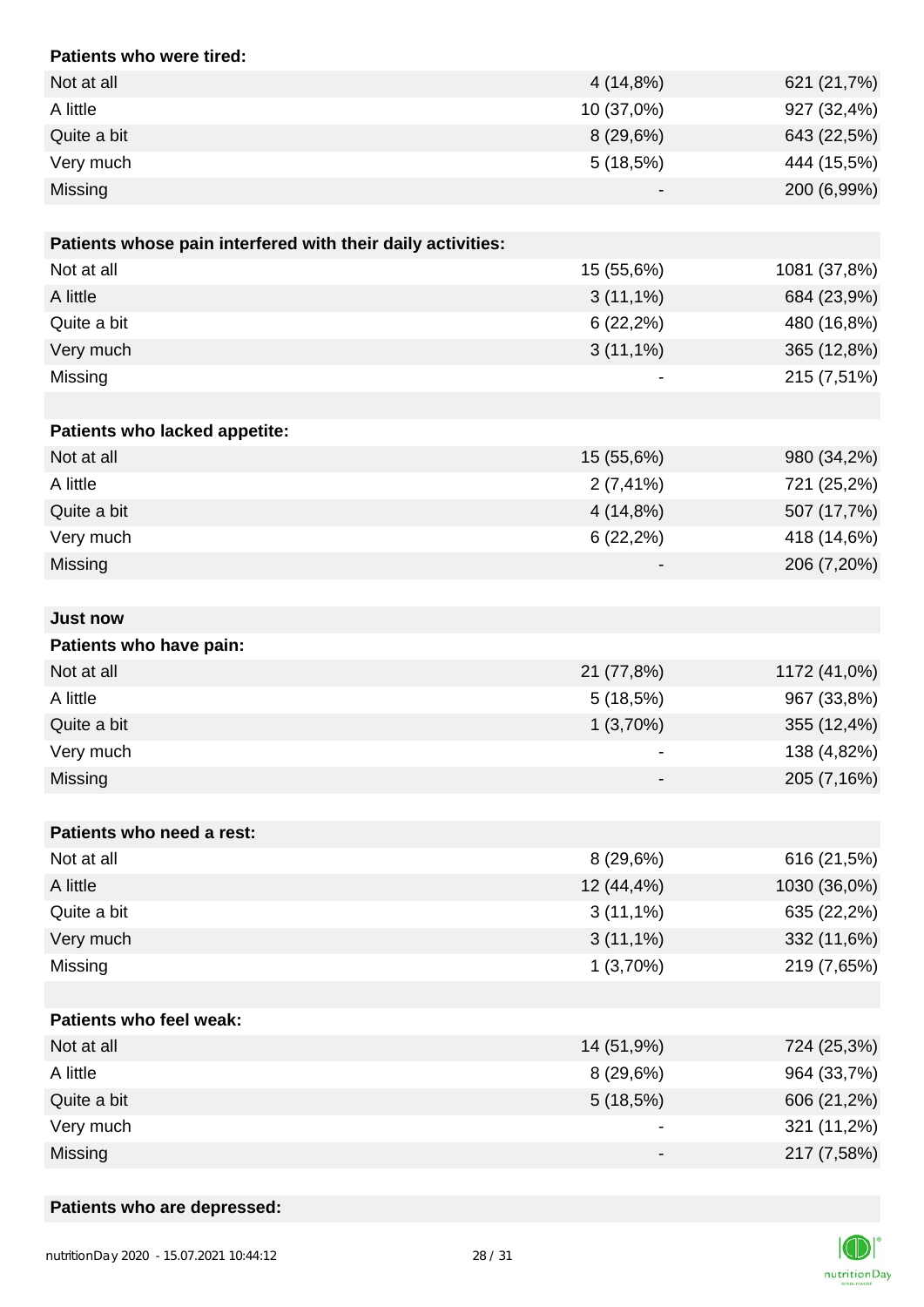| Not at all                                                  | 23 (85,2%)   | 1215 (42,5%) |
|-------------------------------------------------------------|--------------|--------------|
| A little                                                    | $2(7, 41\%)$ | 857 (29,9%)  |
| Quite a bit                                                 | $2(7, 41\%)$ | 350 (12,2%)  |
| Very much                                                   |              | 179 (6,25%)  |
| Missing                                                     |              | 221 (7,72%)  |
|                                                             |              |              |
| <b>Patients who are tired:</b>                              |              |              |
| Not at all                                                  | 6(22,2%)     | 745 (26,0%)  |
| A little                                                    | 15 (55,6%)   | 1024 (35,8%) |
| Quite a bit                                                 | 5(18,5%)     | 536 (18,7%)  |
| Very much                                                   |              | 299 (10,4%)  |
| Missing                                                     | 1(3,70%)     | 223 (7,79%)  |
|                                                             |              |              |
| Patients whose pain interferes with their daily activities: |              |              |
| Not at all                                                  | 20 (74,1%)   | 1157 (40,4%) |
| A little                                                    | 1(3,70%)     | 748 (26,1%)  |
| Quite a bit                                                 | 4 (14,8%)    | 409 (14,3%)  |
| Very much                                                   |              | 273 (9,54%)  |
| Missing                                                     | $2(7, 41\%)$ | 239 (8,35%)  |
|                                                             |              |              |
| Patients who lack appetite:                                 |              |              |
| Not at all                                                  | 16 (59,3%)   | 1071 (37,4%) |
| A little                                                    | 4 (14,8%)    | 757 (26,5%)  |
| Quite a bit                                                 | 4 (14,8%)    | 459 (16,0%)  |
| Very much                                                   | $2(7, 41\%)$ | 303 (10,6%)  |
| Missing                                                     | 1(3,70%)     | 233 (8,14%)  |
|                                                             |              |              |
| Reasons for change in appetite/food intake                  |              |              |
| Nausea/Vomiting                                             | $3(11,1\%)$  | 552 (19,3%)  |
| Inflammation in mouth                                       | $2(7, 41\%)$ | 129 (4,51%)  |
| Pain                                                        |              | 406 (14,2%)  |
| Constipation                                                | 1(3,70%)     | 248 (8,67%)  |
| Diarrhea                                                    | $2(7, 41\%)$ | 178 (6,22%)  |
| Change in taste/smell                                       | $2(7, 41\%)$ | 415 (14,5%)  |
| Early satiation/Loss of appetite                            | 6(22,2%)     | 663 (23,2%)  |
| Other                                                       | $3(11,1\%)$  | 441 (15,4%)  |
| Missing                                                     | 1(3,70%)     | 97 (3,39%)   |
|                                                             |              |              |
| Maximum activity performed by patients                      |              |              |
| Able to do sports                                           | 1(3,70%)     | 121 (4,23%)  |
| Fully active                                                | 8 (29,6%)    | 370 (12,9%)  |
| Able to carry out light activities                          | $9(33,3\%)$  | 646 (22,6%)  |
| Able to carry out self care                                 | 6(22,2%)     | 732 (25,6%)  |
| Able to carry out limited self care                         | 1(3,70%)     | 403 (14,1%)  |
|                                                             |              |              |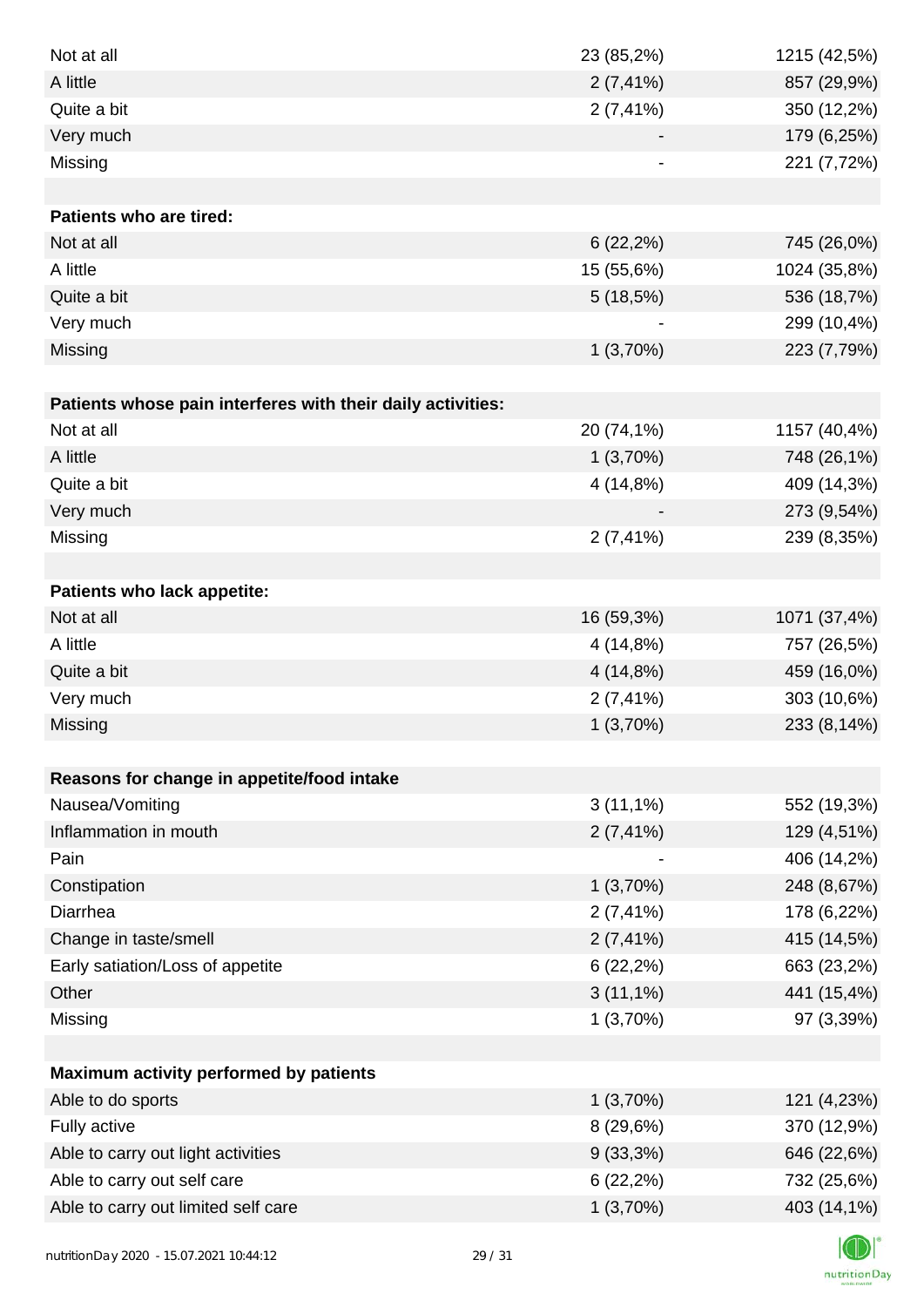| Confined to bed or chair                                                                                                | $2(7, 41\%)$             | 372 (13,0%)  |
|-------------------------------------------------------------------------------------------------------------------------|--------------------------|--------------|
| Missing                                                                                                                 |                          | 207 (7,23%)  |
|                                                                                                                         |                          |              |
| Patient takes additional (without prescription)                                                                         |                          |              |
| Nothing                                                                                                                 | 24 (88,9%)               | 1841 (64,3%) |
| Herbal tea                                                                                                              |                          | 259 (9,05%)  |
| Nutritional supplements                                                                                                 | $2(7, 41\%)$             | 274 (9,57%)  |
| Multivitamin                                                                                                            | 1(3,70%)                 | 134 (4,68%)  |
| Other medication                                                                                                        | $\overline{\phantom{0}}$ | 98 (3,42%)   |
| Other                                                                                                                   |                          | 131 (4,58%)  |
| Missing                                                                                                                 |                          | 235 (8,21%)  |
|                                                                                                                         |                          |              |
| <b>Additional activities performed</b>                                                                                  |                          |              |
| Nothing                                                                                                                 | 22 (81,5%)               | 2056 (71,8%) |
| Psychotherapy                                                                                                           | 1(3,70%)                 | 65 (2,27%)   |
| Yoga                                                                                                                    |                          | 38 (1,33%)   |
| Meditation                                                                                                              | -                        | 112 (3,91%)  |
| Progressive muscle relaxation                                                                                           |                          | 46 (1,61%)   |
| Qigong                                                                                                                  |                          | 8(0,28%)     |
| Other                                                                                                                   | $3(11,1\%)$              | 318 (11,1%)  |
| Missing                                                                                                                 | $2(7, 41\%)$             | 270 (9,43%)  |
|                                                                                                                         |                          |              |
| Patients having difficulties in complying with treatment                                                                | 7(25,9%)                 | 632 (22,1%)  |
|                                                                                                                         |                          |              |
| Patients needing help to complete questionnaire                                                                         | 18 (66,7%)               | 1569 (54,8%) |
|                                                                                                                         |                          |              |
| Patients believing that including nutrition in their<br>therapeutic approach could provide relevant benefit to<br>them: | 17 (63,0%)               | 1913 (66,8%) |